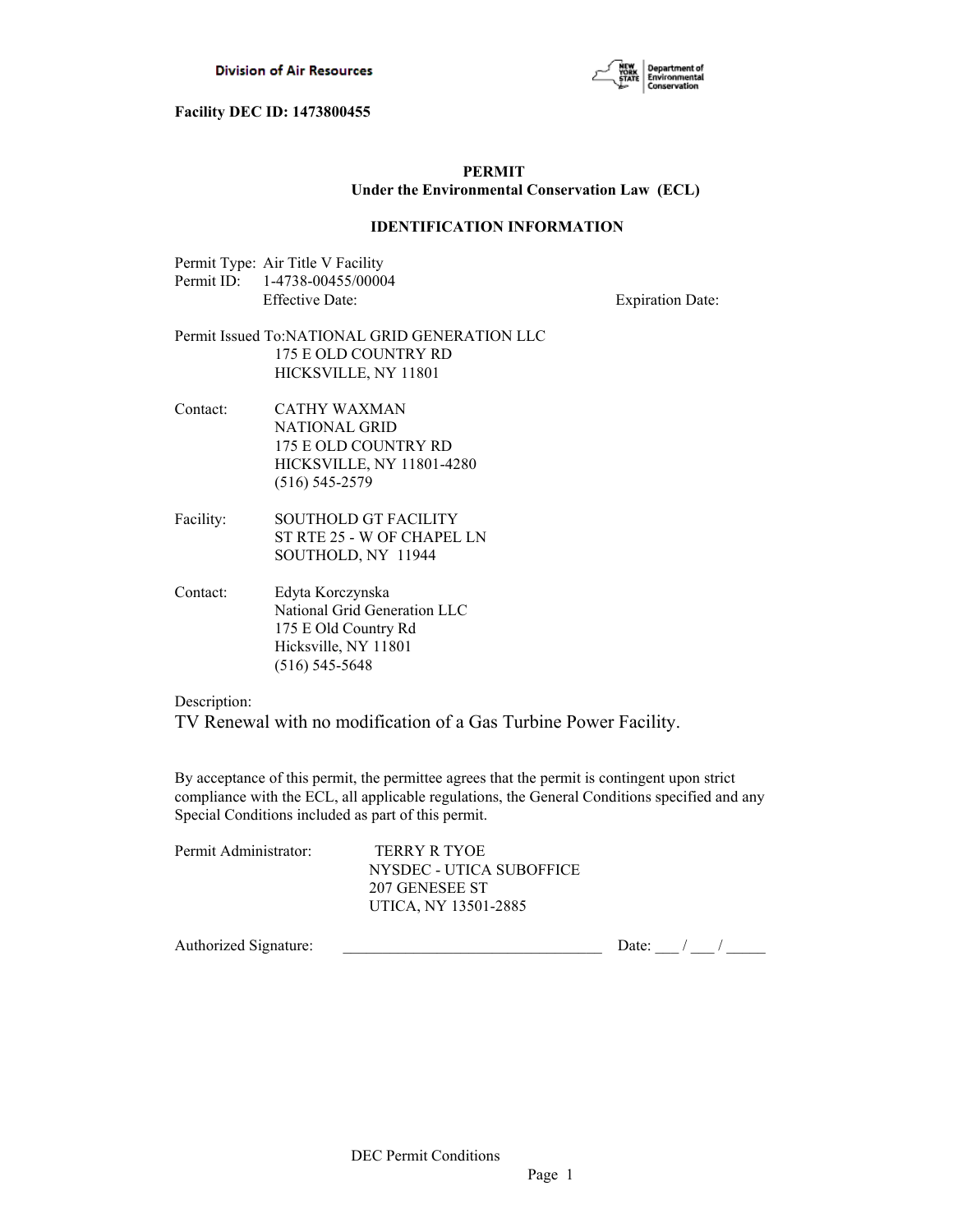

## **Notification of Other State Permittee Obligations**

Item A: Permittee Accepts Legal Responsibility and Agrees to Indemnification

 The permittee expressly agrees to indemnify and hold harmless the Department of Environmental Conservation of the State of New York, its representatives, employees and agents ("DEC") for all claims, suits, actions, and damages, to the extent attributable to the permittee's acts or omissions in connection with the compliance permittee's undertaking of activities in connection with, or operation and maintenance of, the facility or facilities authorized by the permit whether in compliance or not in any compliance with the terms and conditions of the permit. This indemnification does not extend to any claims, suits, actions, or damages to the extent attributable to DEC's own negligent or intentional acts or omissions, or to any claims, suits, or actions naming the DEC and arising under article 78 of the New York Civil Practice Laws and Rules or any citizen suit or civil rights provision under federal or state laws.

Item B: Permittee's Contractors to Comply with Permit

 The permittee is responsible for informing its independent contractors, employees, agents and assigns of their responsibility to comply with this permit, including all special conditions while acting as the permittee's agent with respect to the permitted activities, and such persons shall be subject to the same sanctions for violations of the Environmental Conservation Law as those prescribed for the permittee.

Item C: Permittee Responsible for Obtaining Other Required Permits

 The permittee is responsible for obtaining any other permits, approvals, lands, easements and rights-of-way that may be required to carry out the activities that are authorized by this permit.

Item D: No Right to Trespass or Interfere with Riparian Rights

 This permit does not convey to the permittee any right to trespass upon the lands or interfere with the riparian rights of others in order to perform the permitted work nor does it authorize the impairment of any rights, title, or interest in real or personal property held or vested in a person not a party to the permit.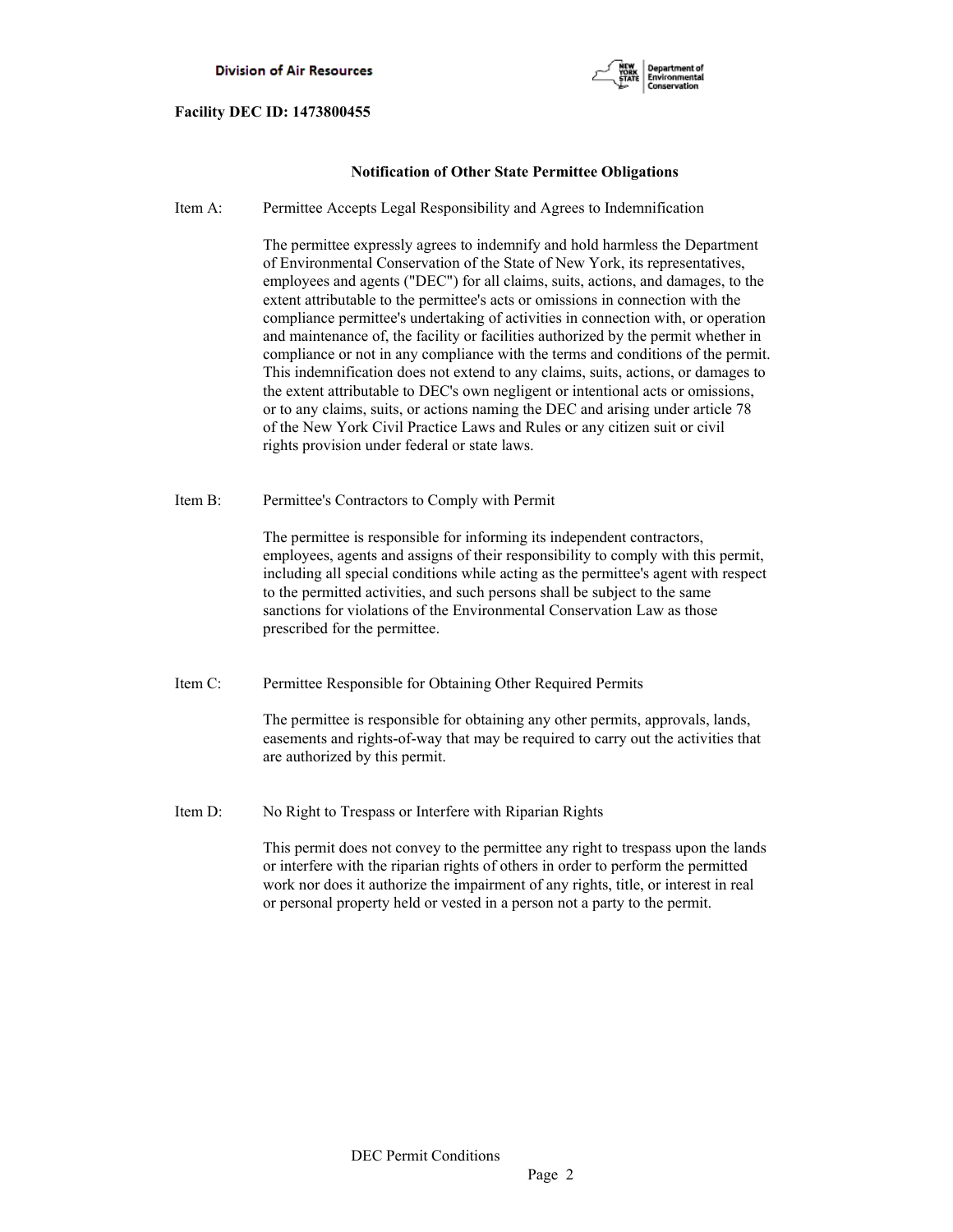

# **PAGE LOCATION OF CONDITIONS**

# **PAGE**

# **DEC GENERAL CONDITIONS General Provisions**

- 4 1 Facility Inspection by the Department
- 4 2 Relationship of this Permit to Other Department Orders and Determinations
- 4 3 Applications for permit renewals, modifications and transfers
- 5 4 Permit modifications, suspensions or revocations by the Department  **Facility Level**
- 5 5 Submission of application for permit modification or renewal REGION 1 HEADQUARTERS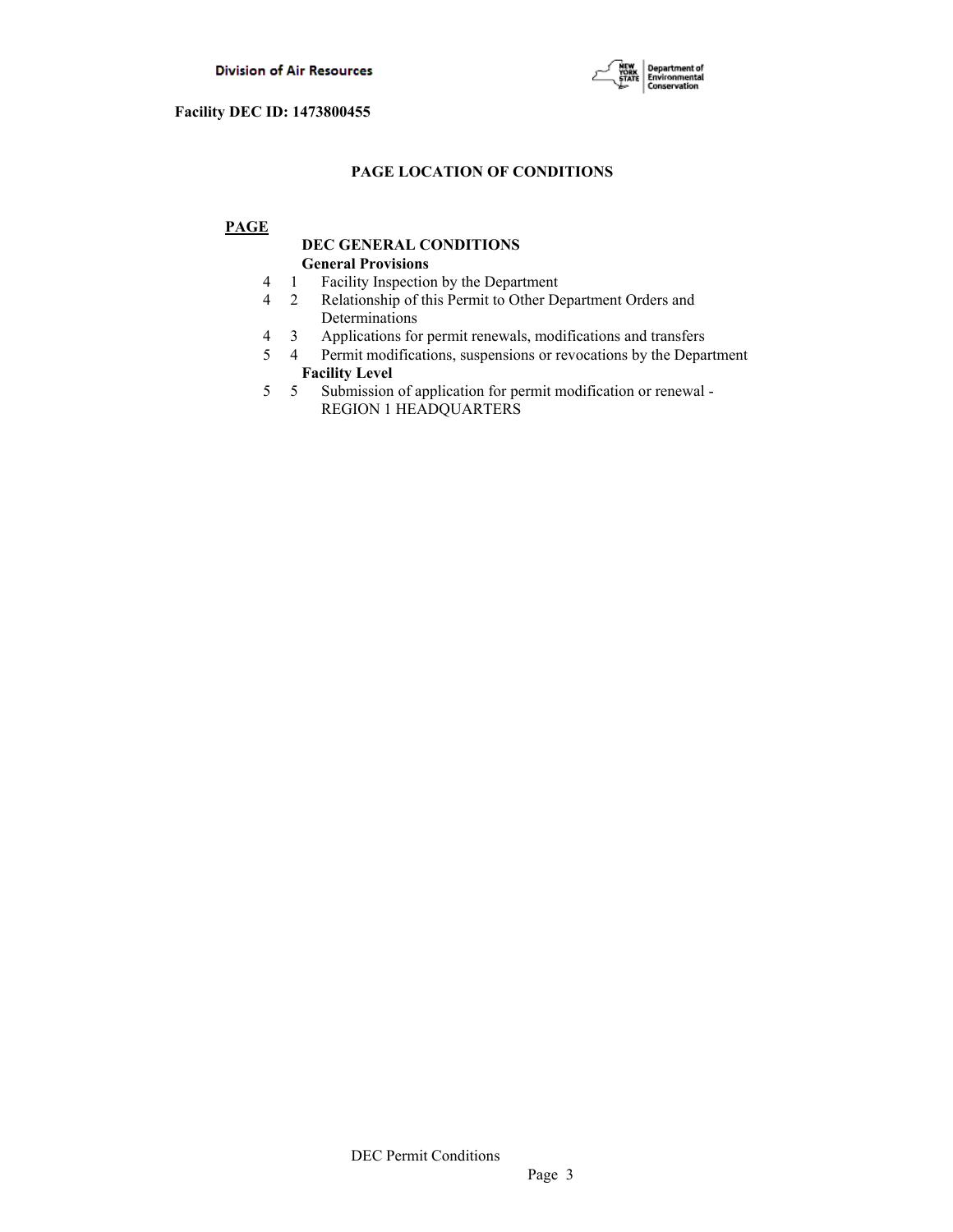

# **DEC GENERAL CONDITIONS \*\*\*\* General Provisions \*\*\*\* For the purpose of your Title V permit, the following section contains state-only enforceable terms and conditions. GENERAL CONDITIONS - Apply to ALL Authorized Permits.**

## **Condition 1: Facility Inspection by the Department Applicable State Requirement: ECL 19-0305**

## **Item 1.1:**

The permitted site or facility, including relevant records, is subject to inspection at reasonable hours and intervals by an authorized representative of the Department of Environmental Conservation (the Department) to determine whether the permittee is complying with this permit and the ECL. Such representative may order the work suspended pursuant to ECL 71-0301 and SAPA 401(3).

## **Item 1.2:**

The permittee shall provide a person to accompany the Department's representative during an inspection to the permit area when requested by the Department.

## **Item 1.3:**

A copy of this permit, including all referenced maps, drawings and special conditions, must be available for inspection by the Department at all times at the project site or facility. Failure to produce a copy of the permit upon request by a Department representative is a violation of this permit.

# **Condition 2: Relationship of this Permit to Other Department Orders and Determinations Applicable State Requirement: ECL 3-0301 (2) (m)**

## **Item 2.1:**

Unless expressly provided for by the Department, issuance of this permit does not modify, supersede or rescind any order or determination previously issued by the Department or any of the terms, conditions or requirements contained in such order or determination.

## **Condition 3: Applications for permit renewals, modifications and transfers Applicable State Requirement: 6 NYCRR 621.11**

## **Item 3.1:**

The permittee must submit a separate written application to the Department for renewal, modification or transfer of this permit. Such application must include any forms or supplemental information the Department requires. Any renewal, modification or transfer granted by the Department must be in writing.

## Item3.2:

The permittee must submit a renewal application at least 180 days before the expiration of permits for Title V and State Facility Permits.

## **Item 3.3**

Permits are transferrable with the approval of the department unless specifically prohibited by the statute, regulation or another permit condition. Applications for permit transfer should be

DEC Permit Conditions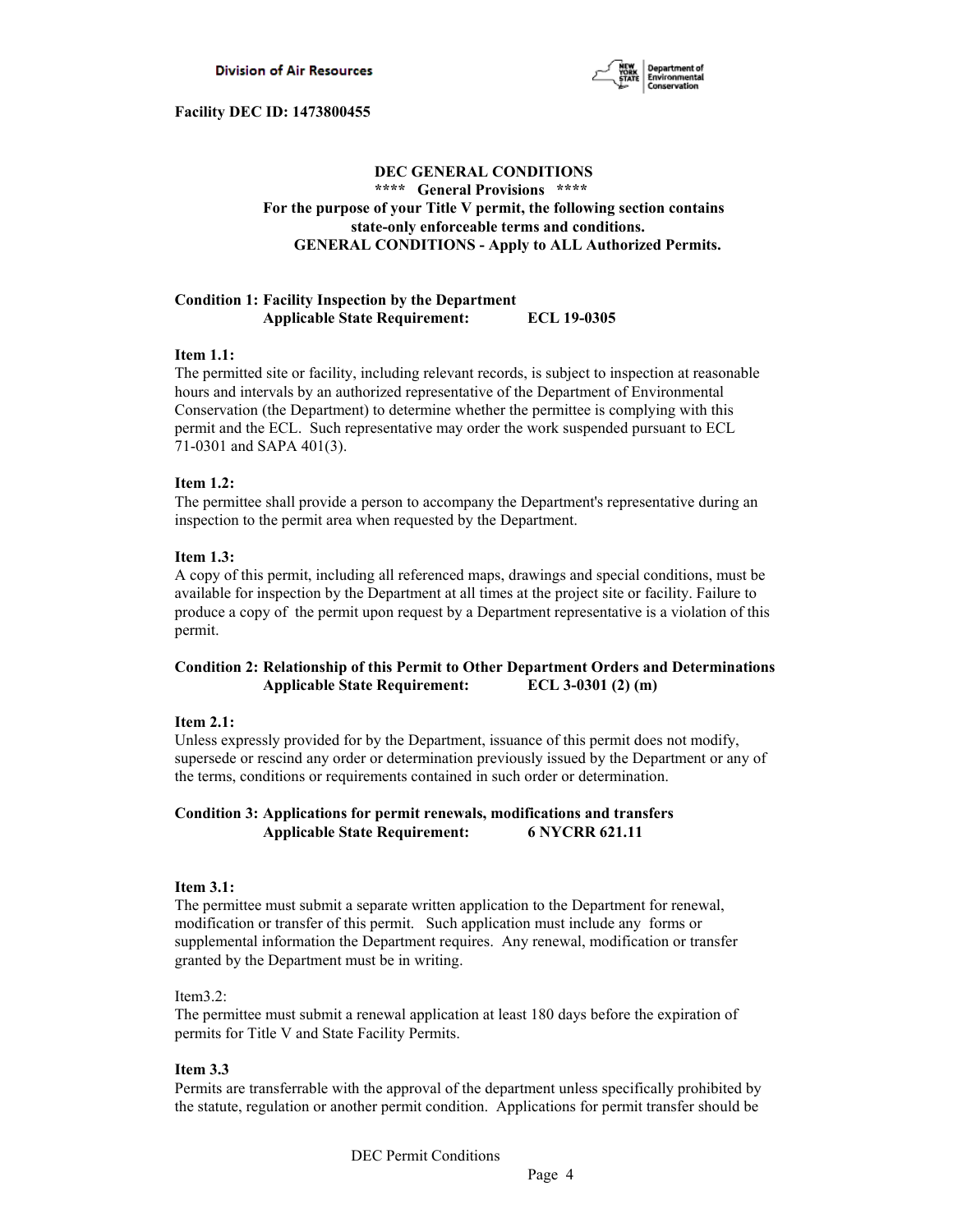



submitted prior to actual transfer of ownership.

# **Condition 4: Permit modifications, suspensions or revocations by the Department Applicable State Requirement: 6 NYCRR 621.13**

## **Item 4.1:**

The Department reserves the right to exercise all available authority to modify, suspend, or revoke this permit in accordance with 6NYCRR Part 621. The grounds for modification, suspension or revocation include:

a) materially false or inaccurate statements in the permit application or supporting papers; b) failure by the permittee to comply with any terms or conditions of the permit; c) exceeding the scope of the project as described in the permit application; d) newly discovered material information or a material change in environmental conditions, relevant technology or applicable law or regulations since the issuance of the existing permit; e) noncompliance with previously issued permit conditions, orders of the commissioner, any provisions of the Environmental Conservation Law or regulations of the Department related to the permitted activity.

# **\*\*\*\* Facility Level \*\*\*\***

# **Condition 5: Submission of application for permit modification or renewal - REGION 1 HEADQUARTERS Applicable State Requirement: 6 NYCRR 621.6 (a)**

**Item 5.1:** 

Applications for permit modification or renewal are to be submitted to: NYSDEC Regional Permit Administrator Region 1 Headquarters Division of Environmental Permits Stony Brook University 50 Circle Road Stony Brook, NY 11790-3409 (631) 444-0365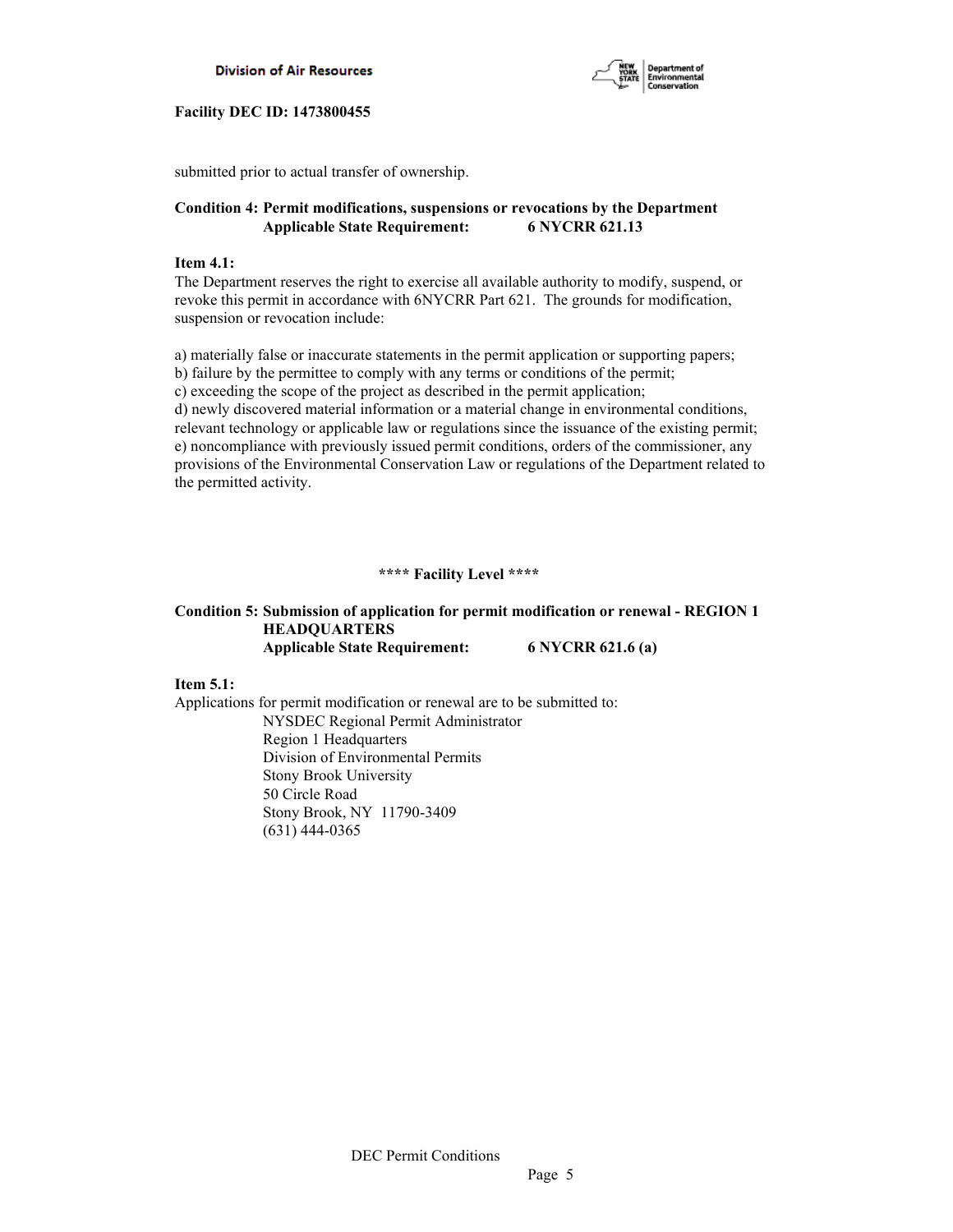

## **Permit Under the Environmental Conservation Law (ECL)**

ARTICLE 19: AIR POLLUTION CONTROL - TITLE V PERMIT

## IDENTIFICATION INFORMATION

Permit Issued To:NATIONAL GRID GENERATION LLC 175 E OLD COUNTRY RD HICKSVILLE, NY 11801

Facility: SOUTHOLD GT FACILITY ST RTE 25 - W OF CHAPEL LN SOUTHOLD, NY 11944

Authorized Activity By Standard Industrial Classification Code: 4911 - ELECTRIC SERVICES 4931 - ELEC & OTHER SERVICES COMBINED 4939 - COMBINATION UTILITY SERVICES

Permit Effective Date: Permit Expiration Date: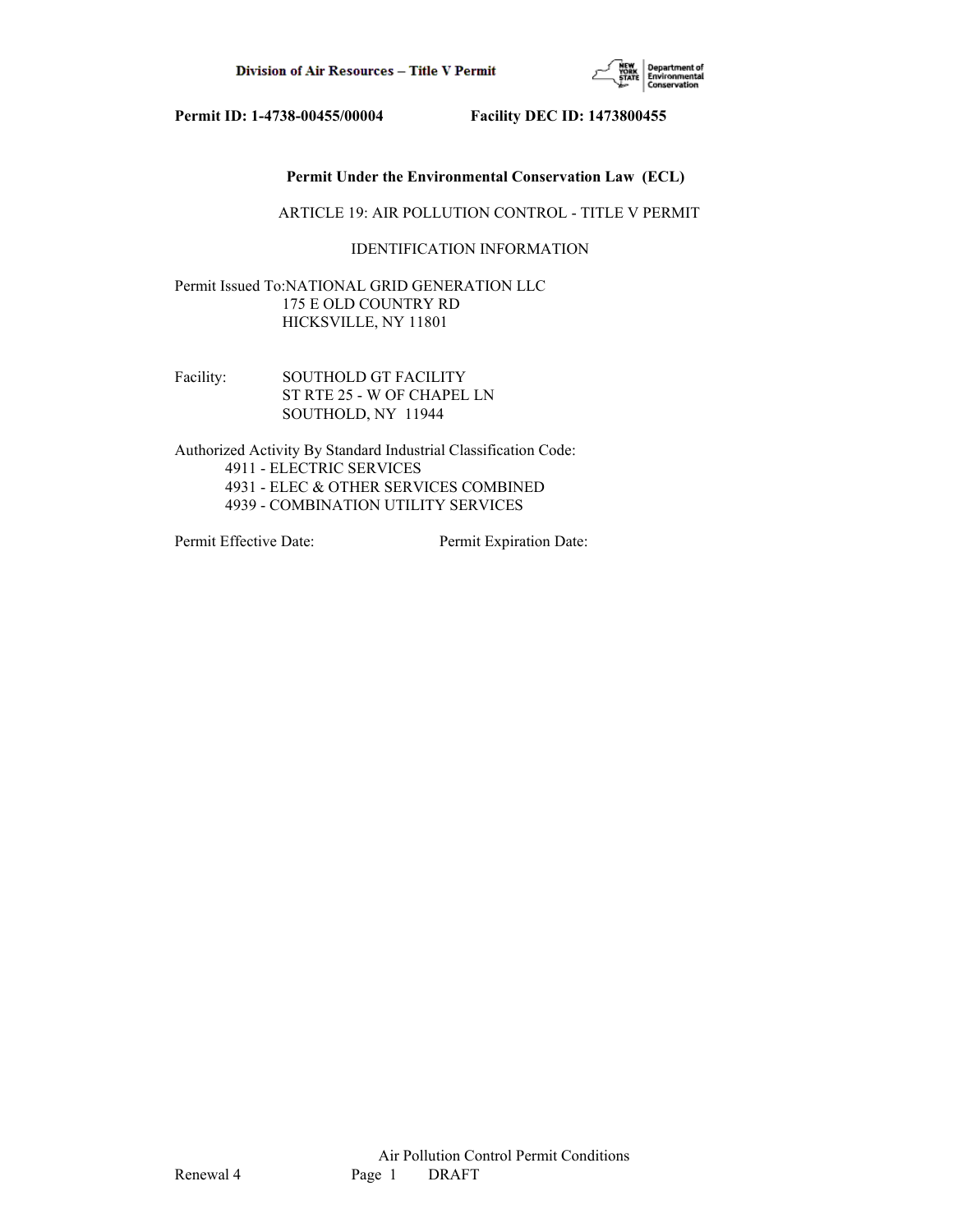

# **PAGE LOCATION OF CONDITIONS**

| <b>PAGE</b> |                                                                      |
|-------------|----------------------------------------------------------------------|
|             | <b>FEDERALLY ENFORCEABLE CONDITIONS</b>                              |
|             | <b>Facility Level</b>                                                |
| 7           | 1 6 NYCRR 200.6: Acceptable Ambient Air Quality                      |
| $8\,$       | 2 6 NYCRR 201-6.4 (a) (7): Fees                                      |
| 8           | 3 6 NYCRR 201-6.4 (c): Recordkeeping and Reporting of                |
|             | <b>Compliance Monitoring</b>                                         |
| 8           | 4 6 NYCRR 201-6.4 (c): Compliance Certification                      |
| 9           | 5 6 NYCRR 201-6.4 (c) (2): Records of Monitoring,                    |
|             | Sampling, and Measurement                                            |
| 9           | 6 6 NYCRR 201-6.4 (c) (3) (ii): Compliance Certification             |
| 11          | 7 6 NYCRR 201-6.4 (e): Compliance Certification                      |
| 13          | 8 6 NYCRR 202-2.1: Compliance Certification                          |
| 14          | 9 6 NYCRR 202-2.5: Recordkeeping requirements                        |
| 14          | 10 6 NYCRR 215.2: Open Fires - Prohibitions                          |
| 15          | 11 6 NYCRR 200.7: Maintenance of Equipment                           |
| 15          | 12 6 NYCRR 201-1.7: Recycling and Salvage                            |
| 16          | 13 6 NYCRR 201-1.8: Prohibition of Reintroduction of                 |
|             | Collected Contaminants to the air                                    |
| 16          | 14 6 NYCRR 201-3.2 (a): Exempt Sources - Proof of Eligibility        |
| 16          | 15 6 NYCRR 201-3.3 (a): Trivial Sources - Proof of Eligibility       |
| 16          | 16 6 NYCRR 201-6.4 (a) (4): Requirement to Provide Information       |
| 17          | 17 6 NYCRR 201-6.4 (a) (8): Right to Inspect                         |
| 17          | 18 40 CFR Part 68: Accidental release provisions.                    |
| 18          | 19 40CFR 82, Subpart F: Recycling and Emissions Reduction            |
| 18          | 20 6 NYCRR Subpart 201-6: Emission Unit Definition                   |
| 18          | 21 6 NYCRR 201-6.4 (d) (4): Progress Reports Due Semiannually        |
| 19          | 22 6 NYCRR 201-6.4 (f): Operational Flexibility                      |
| 19          | 23 6 NYCRR 202-1.1: Required Emissions Tests - Facility Level        |
| 19          | 24 6 NYCRR 211.2: Visible Emissions Limited                          |
| 19          | 25 6 NYCRR 225-1.2 (d): Compliance Certification                     |
| 20          | 26 6 NYCRR 227-1.4 (a): Compliance Certification                     |
| 21          | 27 40CFR 63, Subpart ZZZZ: Applicability                             |
| 21          | 28 40CFR 63.Table(2)(d), Subpart ZZZZ: Compliance Certification      |
|             | <b>Emission Unit Level</b>                                           |
| 22          | 29 6 NYCRR Subpart 201-6: Emission Point Definition By Emission Unit |
| 22          | 30 6 NYCRR Subpart 201-6: Process Definition By Emission Unit        |
| 24          | 31 6 NYCRR 227-2.5 (b): Compliance Certification                     |
|             | EU=U-GT001,EP=GT001                                                  |
| 25          | 32 6 NYCRR 227-1.3 (a): Compliance Certification                     |
|             | <b>STATE ONLY ENFORCEABLE CONDITIONS</b>                             |
|             | <b>Facility Level</b>                                                |
| 28          | 33 ECL 19-0301: Contaminant List                                     |
| 28          | 34 6 NYCRR 201-1.4: Malfunctions and Start-up/Shutdown Activities    |

29 35 6 NYCRR 201-6.5 (a): CLCPA Applicability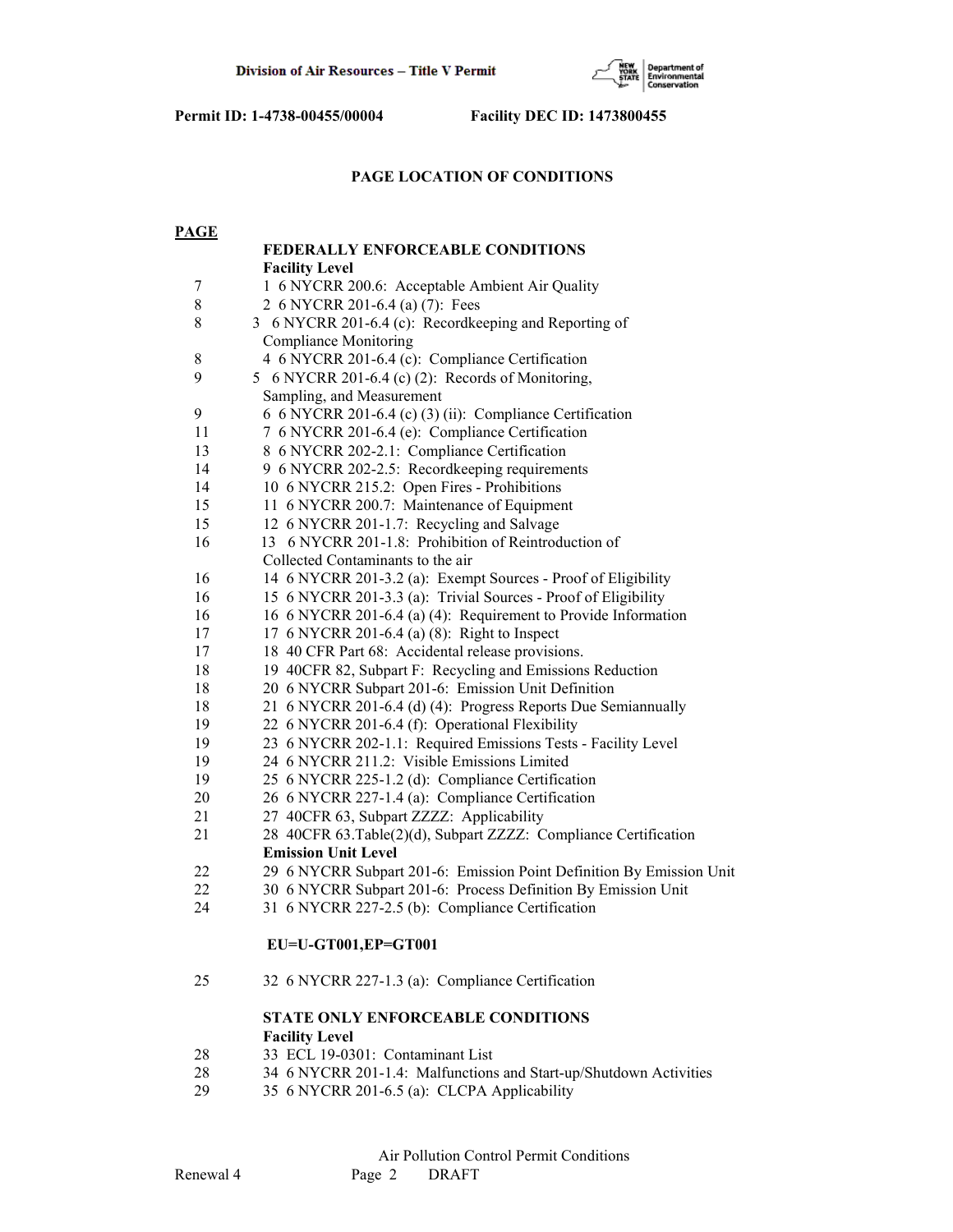

## **FEDERALLY ENFORCEABLE CONDITIONS** Renewal 4/DRAFT **\*\*\*\* Facility Level \*\*\*\***

# **NOTIFICATION OF GENERAL PERMITTEE OBLIGATIONS The items listed below are not subject to the annual compliance certification requirements under Title V. Permittees may also have other obligations under regulations of general applicability.**

# **Item A: Public Access to Recordkeeping for Title V Facilities - 6 NYCRR 201-1.10 (b)**

 The Department will make available to the public any permit application, compliance plan, permit, and monitoring and compliance certification report pursuant to Section 503(e) of the Act, except for information entitled to confidential treatment pursuant to 6 NYCRR Part 616 - Public Access to records and Section 114(c) of the Act.

# **Item B: Timely Application for the Renewal of Title V Permits - 6 NYCRR 201-6.2 (a) (4)**

 Owners and/or operators of facilities having an issued Title V permit shall submit a complete application at least 180 days, but not more than eighteen months, prior to the date of permit expiration for permit renewal purposes.

# **Item C: Certification by a Responsible Official - 6 NYCRR 201-6.2 (d) (12)**

 Any application, form, report or compliance certification required to be submitted pursuant to the federally enforceable portions of this permit shall contain a certification of truth, accuracy and completeness by a responsible official. This certification shall state that based on information and belief formed after reasonable inquiry, the statements and information in the document are true, accurate, and complete.

**Item D: Requirement to Comply With All Conditions - 6 NYCRR 201-6.4 (a) (2)**

 The permittee must comply with all conditions of the Title V facility permit. Any permit non-compliance constitutes a violation of the Act and is grounds for enforcement action; for permit termination, revocation and reissuance, or modification; or for denial of a permit renewal application.

**Item E: Permit Revocation, Modification, Reopening, Reissuance or Termination, and Associated Information Submission Requirements - 6 NYCRR 201-6.4 (a) (3)** This permit may be modified, revoked, reopened and reissued, or terminated for cause. The filing of a request by the permittee for a permit modification, revocation and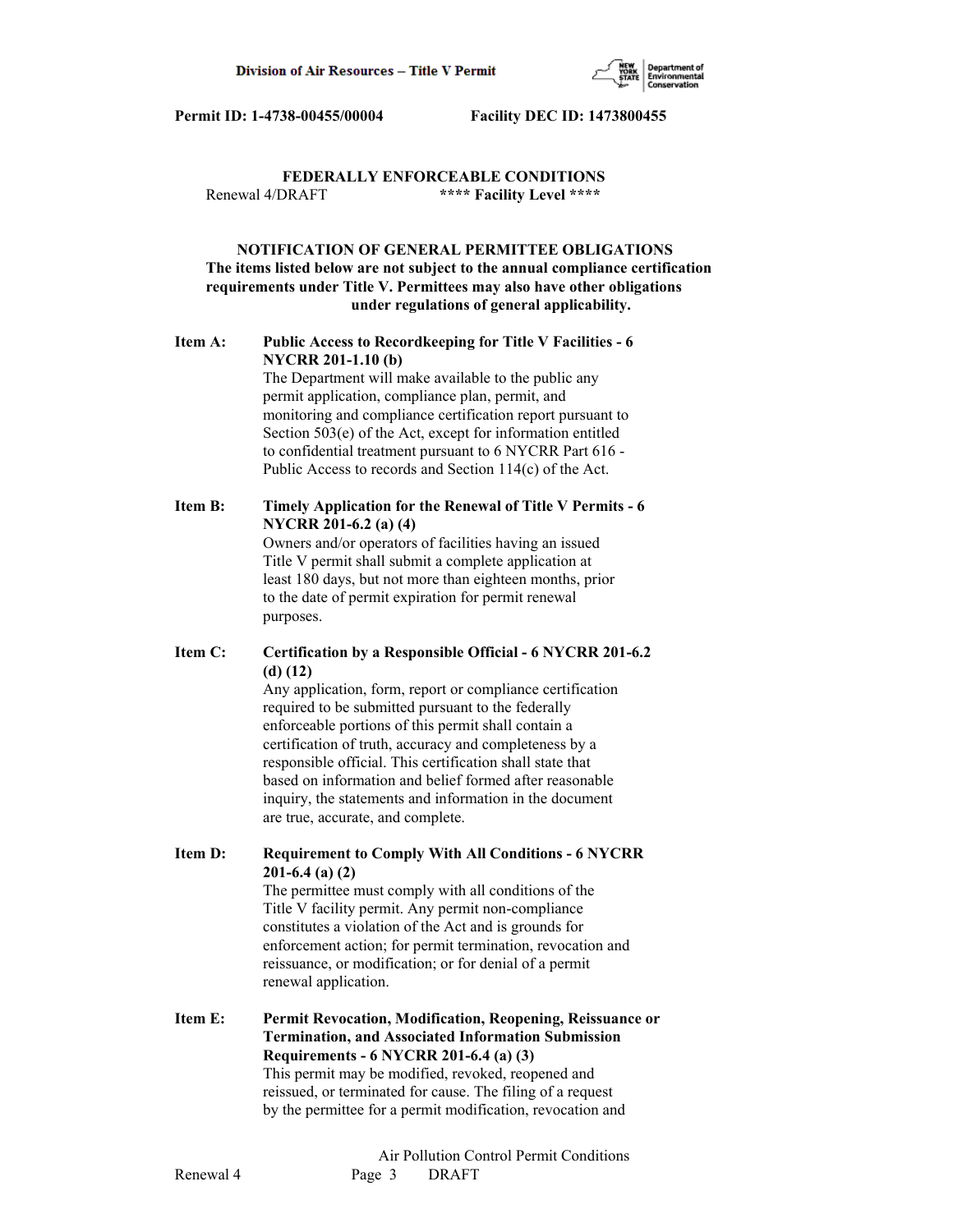reissuance, or termination, or of a notification of planned changes or anticipated noncompliance does not stay any permit condition.

**Item F: Cessation or Reduction of Permitted Activity Not a Defense - 6 NYCRR 201-6.4 (a) (5)** It shall not be a defense for a permittee in an enforcement action to claim that a cessation or reduction in the permitted activity would have been necessary in order to maintain compliance with the conditions of this permit.

#### **Item G: Property Rights - 6 NYCRR 201-6.4 (a) (6)**

 This permit does not convey any property rights of any sort or any exclusive privilege.

### **Item H: Severability - 6 NYCRR 201-6.4 (a) (9)**

 If any provisions, parts or conditions of this permit are found to be invalid or are the subject of a challenge, the remainder of this permit shall continue to be valid.

## **Item I: Permit Shield - 6 NYCRR 201-6.4 (g)**

 All permittees granted a Title V facility permit shall be covered under the protection of a permit shield, except as provided under 6 NYCRR Subpart 201-6. Compliance with the conditions of the permit shall be deemed compliance with any applicable requirements as of the date of permit issuance, provided that such applicable requirements are included and are specifically identified in the permit, or the Department, in acting on the permit application or revision, determines in writing that other requirements specifically identified are not applicable to the major stationary source, and the permit includes the determination or a concise summary thereof. Nothing herein shall preclude the Department from revising or revoking the permit pursuant to 6 NYCRR Part 621 or from exercising its summary abatement authority. Nothing in this permit shall alter or affect the following:

 i. The ability of the Department to seek to bring suit on behalf of the State of New York, or the Administrator to seek to bring suit on behalf of the United States, to immediately restrain any person causing or contributing to pollution presenting an imminent and substantial endangerment to public health, welfare or the environment to stop the emission of air pollutants causing or contributing to such pollution;

ii. The liability of a permittee of the Title V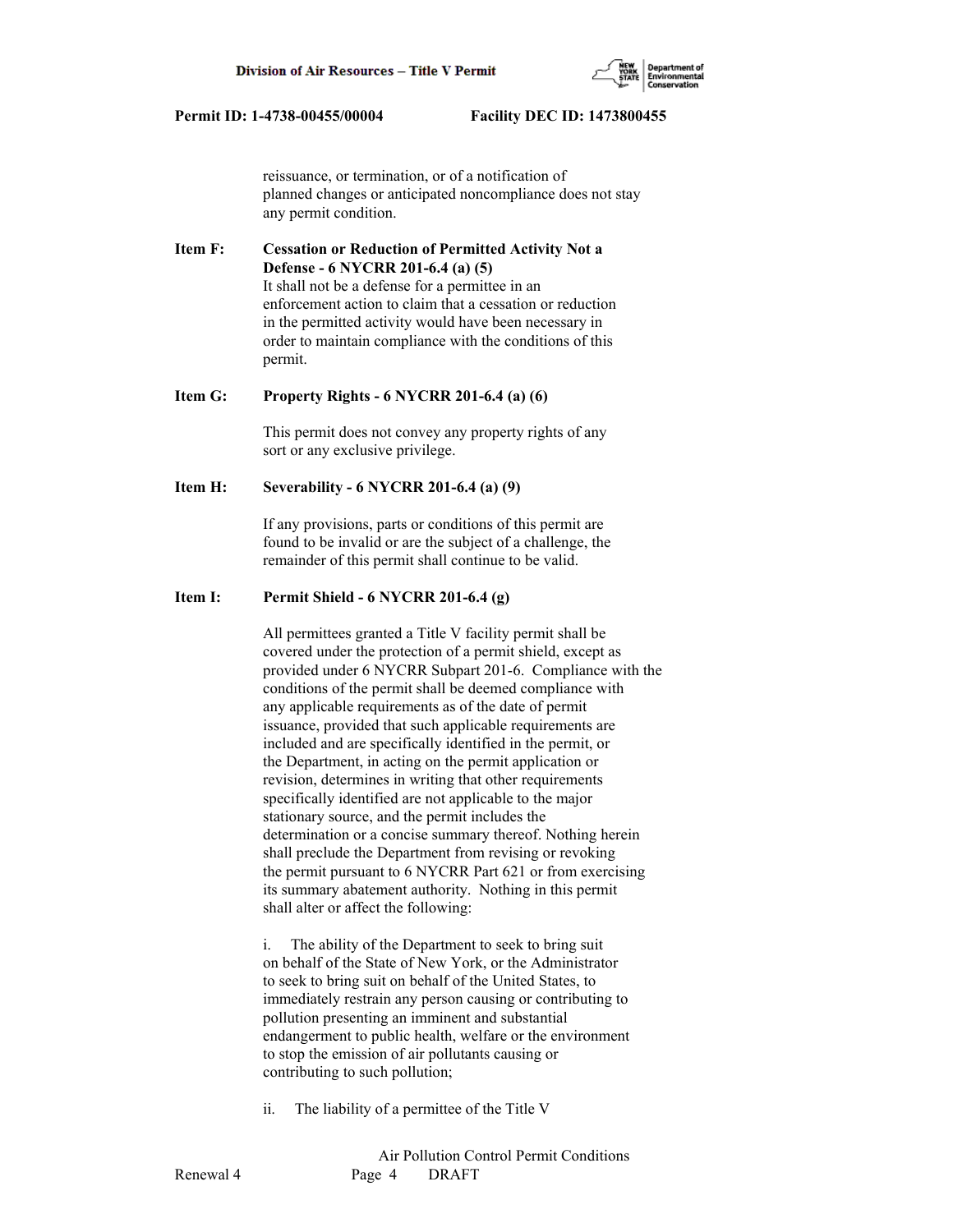

 facility for any violation of applicable requirements prior to or at the time of permit issuance;

 iii. The applicable requirements of Title IV of the Act;

 iv. The ability of the Department or the Administrator to obtain information from the permittee concerning the ability to enter, inspect and monitor the facility.

## **Item J: Reopening for Cause - 6 NYCRR 201-6.4 (i)**

 This Title V permit shall be reopened and revised under any of the following circumstances:

 i. When additional applicable requirements under the act become applicable to a title V facility with a remaining permit term of three or more years, a reopening shall be completed not later than 18 months after promulgation of the applicable requirement. No such reopening is required if the effective date of the requirement is later than the date on which the permit is due to expire, unless the original permit or any of its terms and conditions has been extended by the department pursuant to the provisions of section 201- 6.6 of this Subpart.

 ii. The Department or the Administrator determines that the permit contains a material mistake or that inaccurate statements were made in establishing the emissions standards or other terms or conditions of the permit.

 iii. The Department or the Administrator determines that the Title V permit must be revised or reopened to assure compliance with applicable requirements.

 iv. If the permitted facility is an "affected source" subject to the requirements of Title IV of the Act, and additional requirements (including excess emissions requirements) become applicable. Upon approval by the Administrator, excess emissions offset plans shall be deemed to be incorporated into the permit.

 Proceedings to reopen and issue Title V facility permits shall follow the same procedures as apply to initial permit issuance but shall affect only those parts of the permit for which cause to reopen exists.

 Reopenings shall not be initiated before a notice of such intent is provided to the facility by the Department at least thirty days in advance of the date that the permit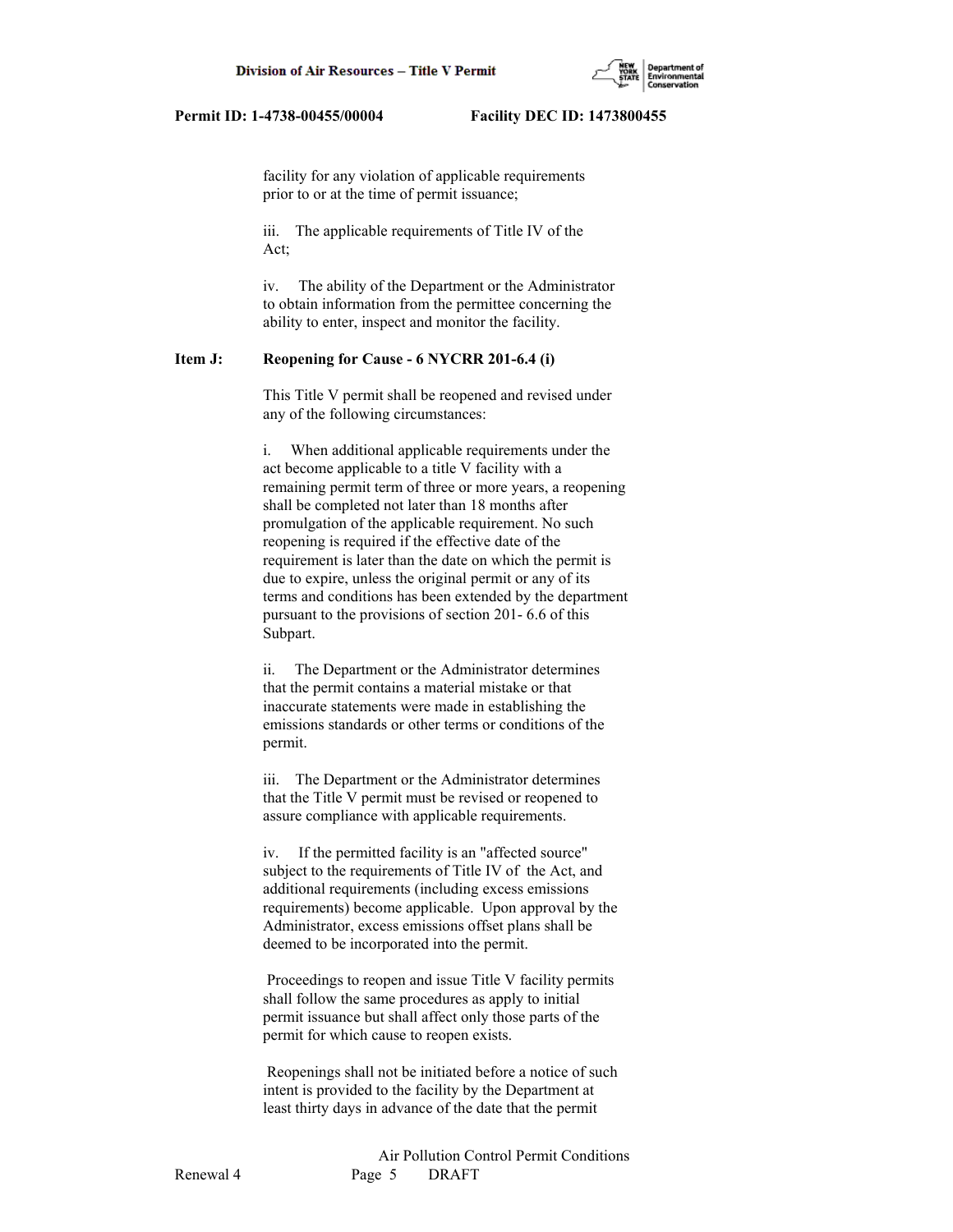

 is to be reopened, except that the Department may provide a shorter time period in the case of an emergency.

**Item K: Permit Exclusion - ECL 19-0305** The issuance of this permit by the Department and the receipt thereof by the Applicant does not and shall not be construed as barring, diminishing, adjudicating or in any way affecting any legal, administrative or equitable rights or claims, actions, suits, causes of action or demands whatsoever that the Department may have against the Applicant for violations based on facts and circumstances alleged to have occurred or existed prior to the effective date of this permit, including, but not limited to, any enforcement action authorized pursuant to the provisions of applicable federal law, the Environmental Conservation Law of the State of New York (ECL) and Chapter III of the Official Compilation of the Codes, Rules and Regulations of the State of New York (NYCRR). The issuance of this permit also shall not in any way affect pending or future enforcement actions under the Clean Air Act brought by the United States or any person.

**Item L: Federally Enforceable Requirements - 40 CFR 70.6 (b)** All terms and conditions in this permit required by the Act or any applicable requirement, including any provisions designed to limit a facility's potential to emit, are enforceable by the Administrator and citizens under the Act. The Department has, in this permit, specifically designated any terms and conditions that are not required under the Act or under any of its applicable requirements as being enforceable under only state regulations.

# **MANDATORY FEDERALLY ENFORCEABLE PERMIT CONDITIONS SUBJECT TO ANNUAL CERTIFICATIONS AT ALL TIMES**

 **The following federally enforceable permit conditions are mandatory for all Title V permits and are subject to annual compliance certification requirements at all times.**

## **Condition 1: Acceptable Ambient Air Quality Effective for entire length of Permit**

## **Applicable Federal Requirement:6 NYCRR 200.6**

## **Item 1.1:**

Notwithstanding the provisions of 6 NYCRR Chapter III, Subchapter A, no person shall allow or permit any air contamination source to emit air contaminants in quantities which alone or in combination with emissions from other air contamination sources would contravene any applicable ambient air quality standard and/or cause air pollution. In such cases where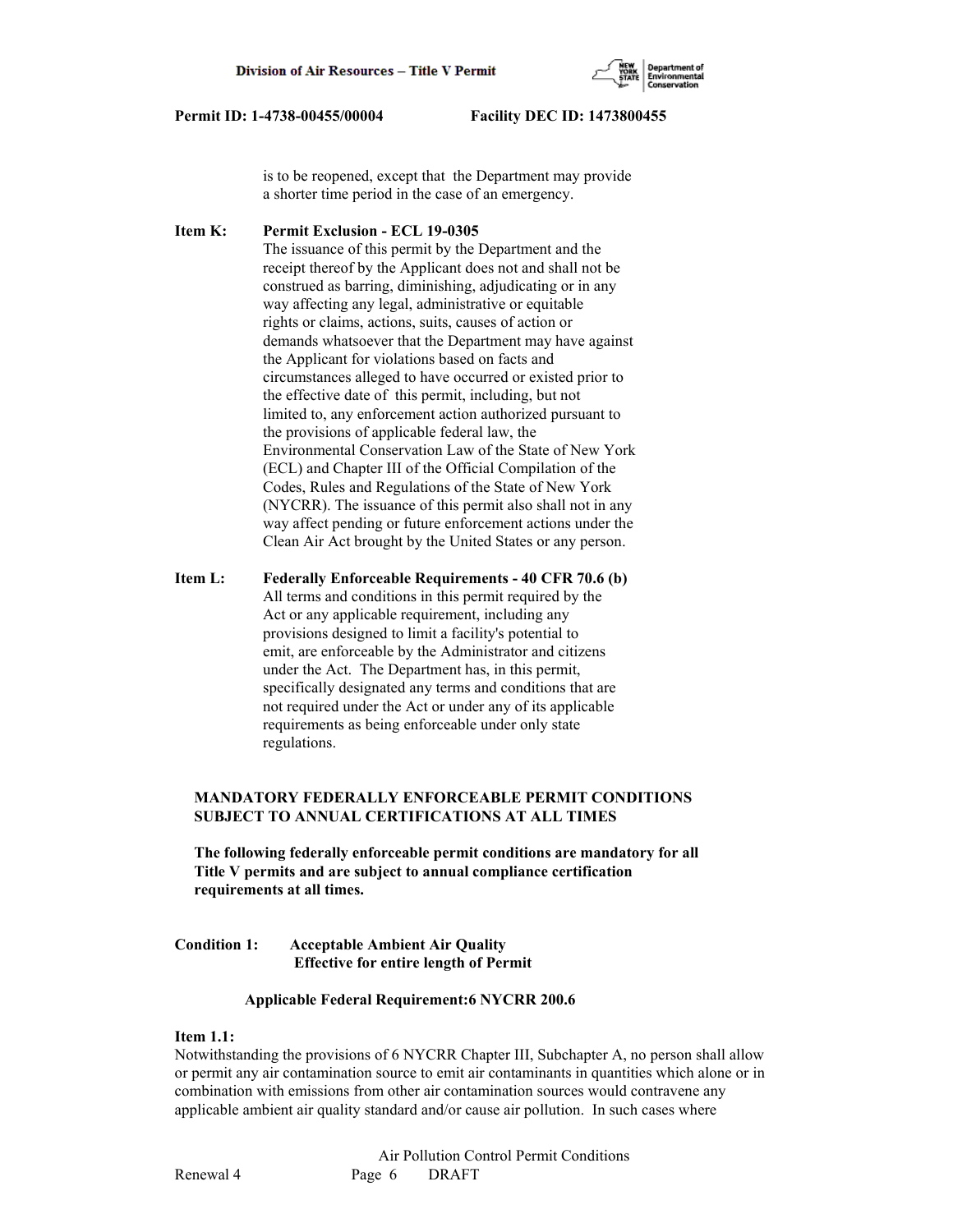

contravention occurs or may occur, the Commissioner shall specify the degree and/or method of emission control required.

**Condition 2: Fees Effective for entire length of Permit**

# **Applicable Federal Requirement:6 NYCRR 201-6.4 (a) (7)**

## **Item 2.1:**

The owner and/or operator of a stationary source shall pay fees to the Department consistent with the fee schedule authorized by ECL 72-0303.

## **Condition 3: Recordkeeping and Reporting of Compliance Monitoring Effective for entire length of Permit**

## **Applicable Federal Requirement:6 NYCRR 201-6.4 (c)**

## **Item 3.1:**

The following information must be included in any required compliance monitoring records and reports:

(i) The date, place, and time of sampling or measurements;

(ii) The date(s) analyses were performed;

(iii)The company or entity that performed the analyses;

(iv) The analytical techniques or methods used including quality assurance and quality control procedures if required;

(v) The results of such analyses including quality assurance data where required; and

(vi) The operating conditions as existing at the time of sampling or measurement.

Any deviation from permit requirements must be clearly identified in all records and reports. Reports must be certified by a responsible official, consistent with Section 201-6.2 of Part 201.

## **Condition 4: Compliance Certification Effective for entire length of Permit**

# **Applicable Federal Requirement:6 NYCRR 201-6.4 (c)**

## **Item 4.1:**

The Compliance Certification activity will be performed for the Facility.

## **Item 4.2:**

Compliance Certification shall include the following monitoring:

Monitoring Type: RECORD KEEPING/MAINTENANCE PROCEDURES Monitoring Description: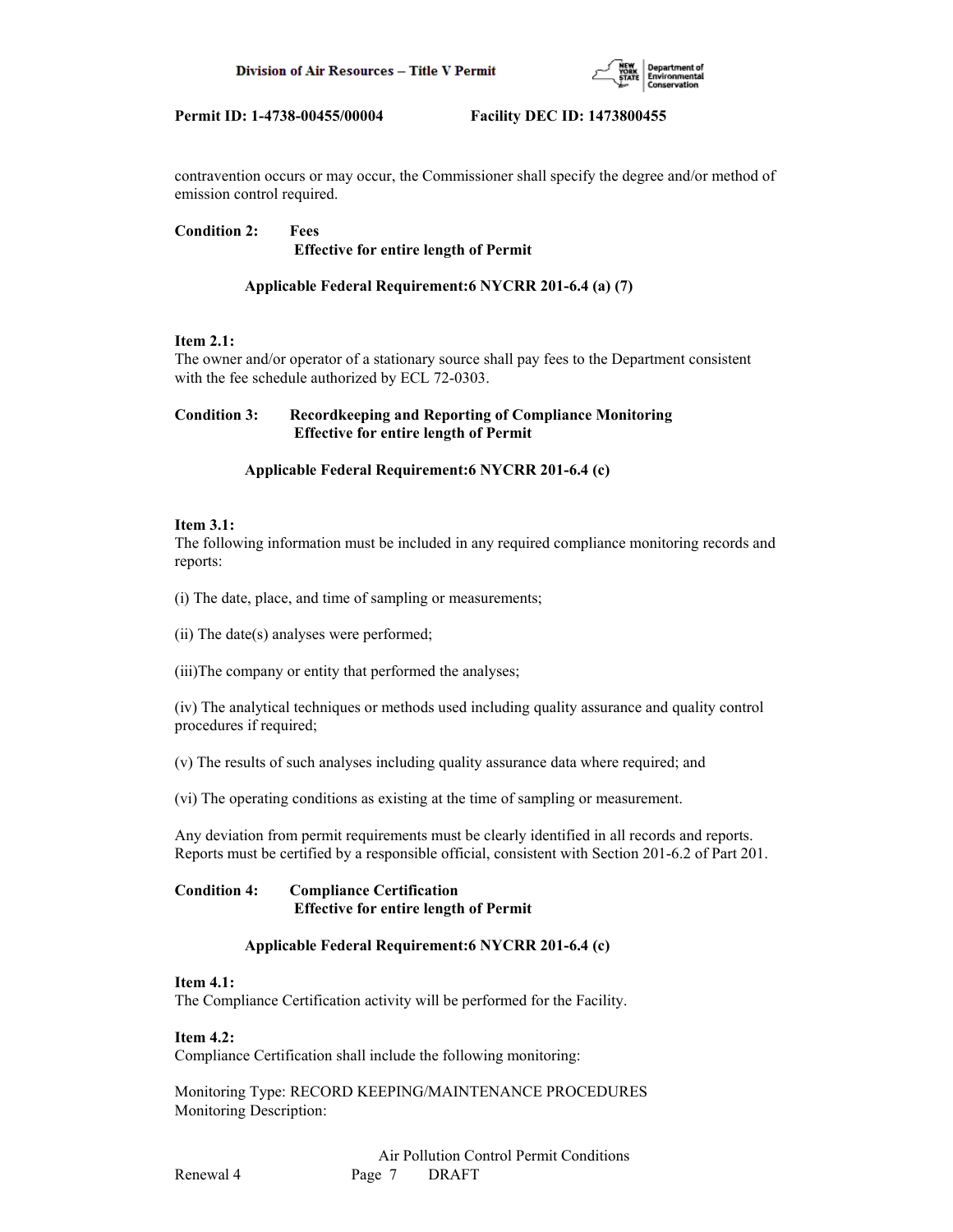

 Since this facility is unmanned and does not have any office space, all records required under this permit shall be kept at the facility from which personnel responsible for the operation and maintenance of the equipment are dispatched. Southold GT records shall be kept at the Wading River GT Facility.

Monitoring Frequency: CONTINUOUS Reporting Requirements: SEMI-ANNUALLY (CALENDAR) Reports due 60 days after the reporting period. Subsequent reports are due every 6 calendar month(s).

# **Condition 5: Records of Monitoring, Sampling, and Measurement Effective for entire length of Permit**

## **Applicable Federal Requirement:6 NYCRR 201-6.4 (c) (2)**

## **Item 5.1:**

Compliance monitoring and recordkeeping shall be conducted according to the terms and conditions contained in this permit and shall follow all quality assurance requirements found in applicable regulations. Records of all monitoring data and support information must be retained for a period of at least 5 years from the date of the monitoring, sampling, measurement, report, or application. Support information includes all calibration and maintenance records and all original strip-chart recordings for continuous monitoring instrumentation, and copies of all reports required by the permit.

# **Condition 6: Compliance Certification Effective for entire length of Permit**

## **Applicable Federal Requirement:6 NYCRR 201-6.4 (c) (3) (ii)**

## **Item 6.1:**

The Compliance Certification activity will be performed for the Facility.

## **Item 6.2:**

Compliance Certification shall include the following monitoring:

## Monitoring Type: RECORD KEEPING/MAINTENANCE PROCEDURES Monitoring Description:

 To meet the requirements of this facility permit with respect to reporting, the permittee must:

 Submit reports of any required monitoring at a minimum frequency of every 6 months, based on a calendar year reporting schedule. These reports shall be submitted to the Department within 60 days after the end of a reporting period. All instances of deviations from permit requirements must be clearly identified in such reports. All required reports must be certified by the responsible official for this facility.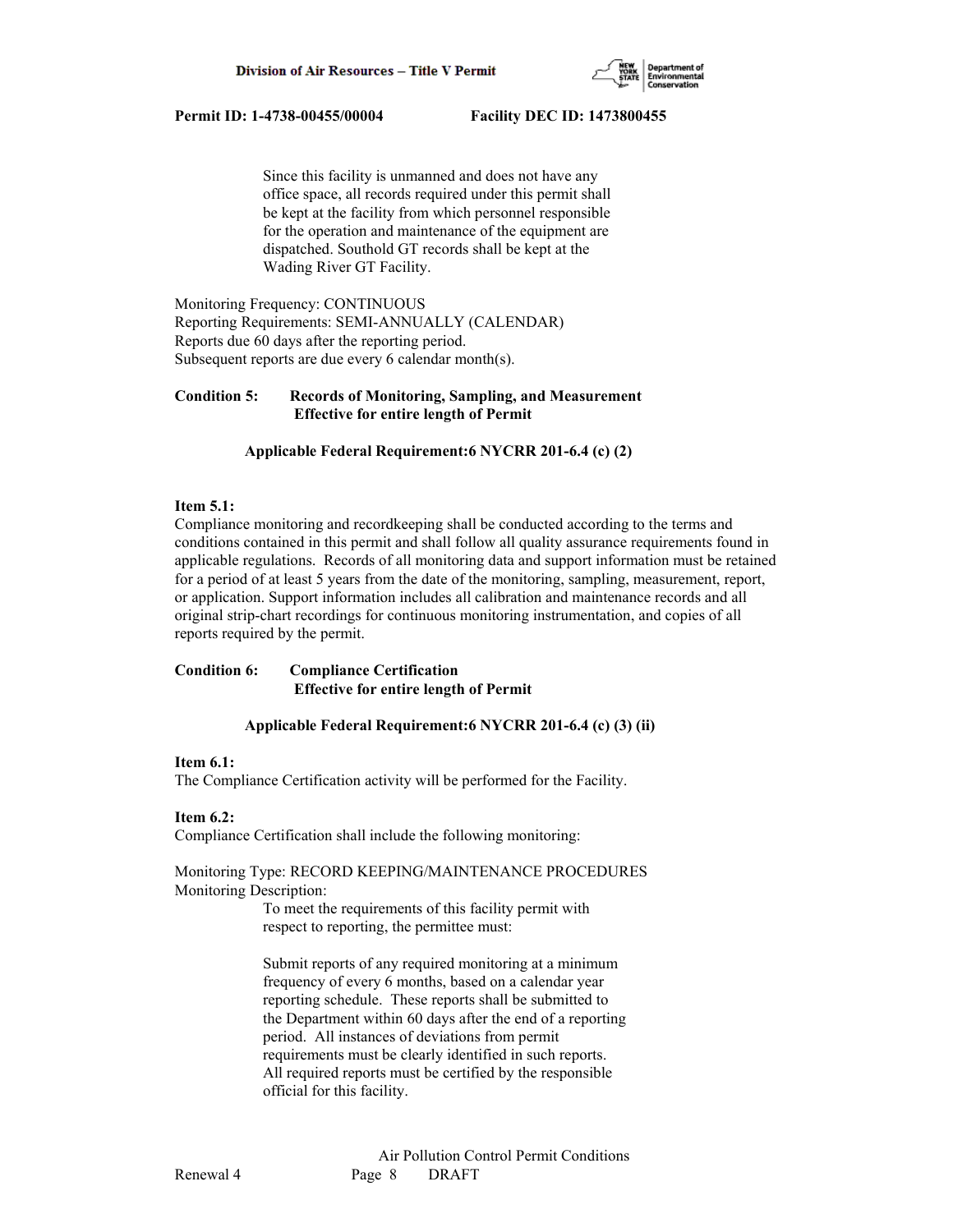

 Notify the Department and report permit deviations and incidences of noncompliance stating the probable cause of such deviations, and any corrective actions or preventive measures taken. Where the underlying applicable requirement contains a definition of prompt or otherwise specifies a time frame for reporting deviations, that definition or time frame shall govern. Where the underlying applicable requirement fails to address the time frame for reporting deviations, reports of deviations shall be submitted to the permitting authority based on the following schedule:

 (1) For emissions of a hazardous air pollutant (as identified in an applicable regulation) that continue for more than an hour in excess of permit requirements, the report must be made within 24 hours of the occurrence.

 (2) For emissions of any regulated air pollutant, excluding those listed in paragraph (1) of this section, that continue for more than two hours in excess of permit requirements, the report must be made within 48 hours.

 (3) For all other deviations from permit requirements, the report shall be contained in the 6 month monitoring report required above.

 (4) This permit may contain a more stringent reporting requirement than required by paragraphs (1), (2) or (3) above. If more stringent reporting requirements have been placed in this permit or exist in applicable requirements that apply to this facility, the more stringent reporting requirement shall apply.

 If above paragraphs (1) or (2) are met, the source must notify the permitting authority by telephone during normal business hours at the Regional Office of jurisdiction for this permit, attention Regional Air Pollution Control Engineer (RAPCE) according to the timetable listed in paragraphs (1) and (2) of this section. For deviations and incidences that must be reported outside of normal business hours, on weekends, or holidays, the DEC Spill Hotline phone number at 1-800-457-7362 shall be used. A written notice, certified by a responsible official consistent with 6 NYCRR Part 201-6.2(d)(12), must be submitted within 10 working days of an occurrence for deviations reported under (1) and (2). All deviations reported under paragraphs (1) and (2) of this section must also be identified in the 6 month monitoring report required above.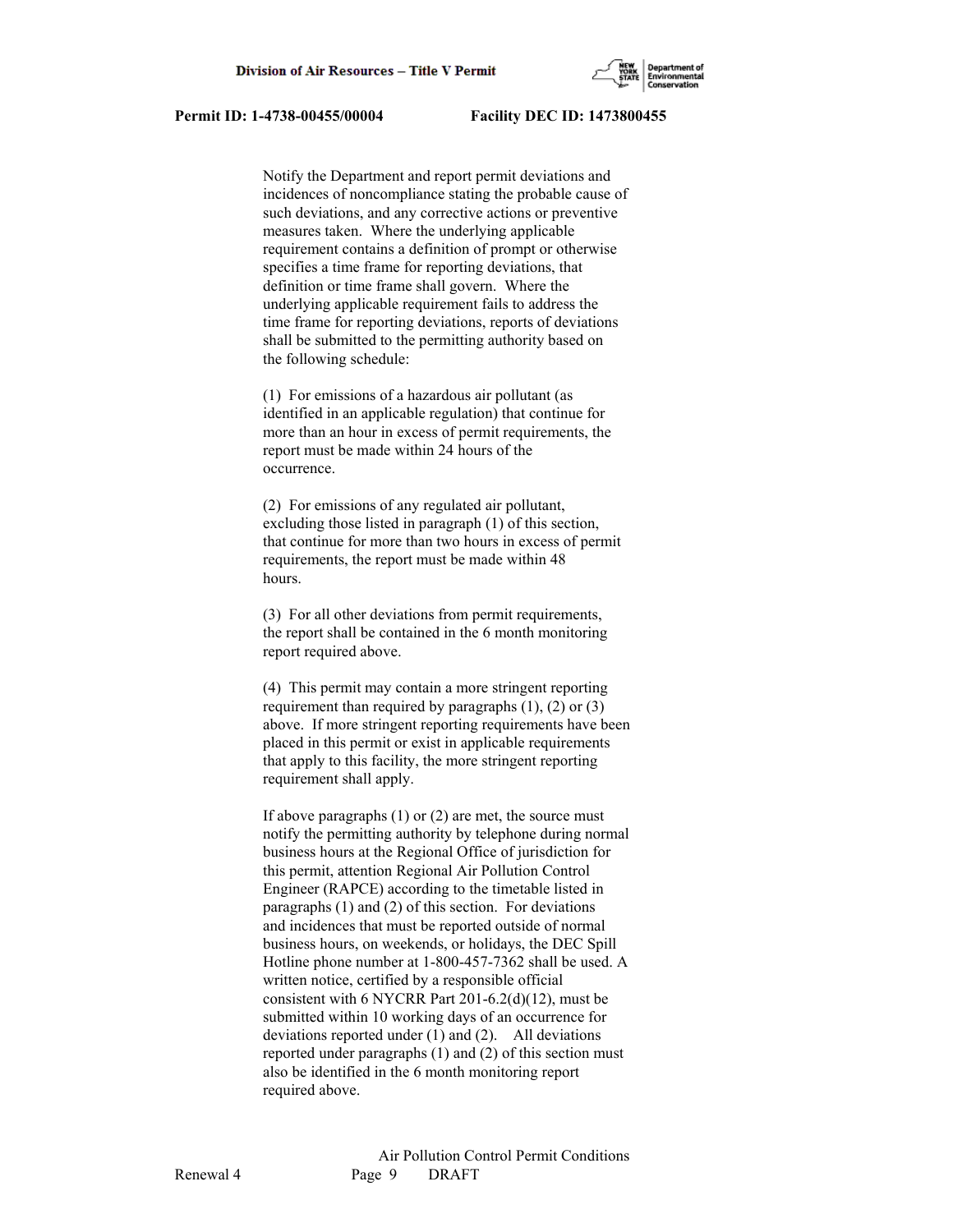

 The provisions of 6 NYCRR 201-1.4 shall apply if the permittee seeks to have a violation excused unless otherwise limited by regulation. In order to have a violation of a federal regulation (such as a new source performance standard or national emissions standard for hazardous air pollutants) excused, the specific federal regulation must provide for an affirmative defense during start-up, shutdowns, malfunctions or upsets. Notwithstanding any recordkeeping and reporting requirements in 6 NYCRR 201-1.4, reports of any deviations shall not be on a less frequent basis than the reporting periods described in paragraphs (1) and (4) above.

 In the case of any condition contained in this permit with a reporting requirement of "Upon request by regulatory agency" the permittee shall include in the semiannual report, a statement for each such condition that the monitoring or recordkeeping was performed as required or requested and a listing of all instances of deviations from these requirements.

 In the case of any emission testing performed during the previous six month reporting period, either due to a request by the Department, EPA, or a regulatory requirement, the permittee shall include in the semiannual report a summary of the testing results and shall indicate whether or not the Department or EPA has approved the results.

 All semiannual reports may be submitted electronically or physically. Electronic reports shall be submitted using the Department's Air Compliance and Emissions Electronic-Reporting system (ACE). If the facility owner or operator elects to send physical copies instead, two copies shall be sent to the Department (one copy to the regional air pollution control engineer (RAPCE) in the regional office and one copy to the Bureau of Quality Assurance (BQA) in the DEC central office) and one copy shall be sent to the Administrator (or his or her representative). Mailing addresses for the above referenced persons are contained in the monitoring condition for 6 NYCRR Part 201-6.4(e), contained elsewhere in this permit.

Reporting Requirements: SEMI-ANNUALLY (CALENDAR) Reports due 60 days after the reporting period. Subsequent reports are due every 6 calendar month(s).

## **Condition 7: Compliance Certification Effective for entire length of Permit**

## **Applicable Federal Requirement:6 NYCRR 201-6.4 (e)**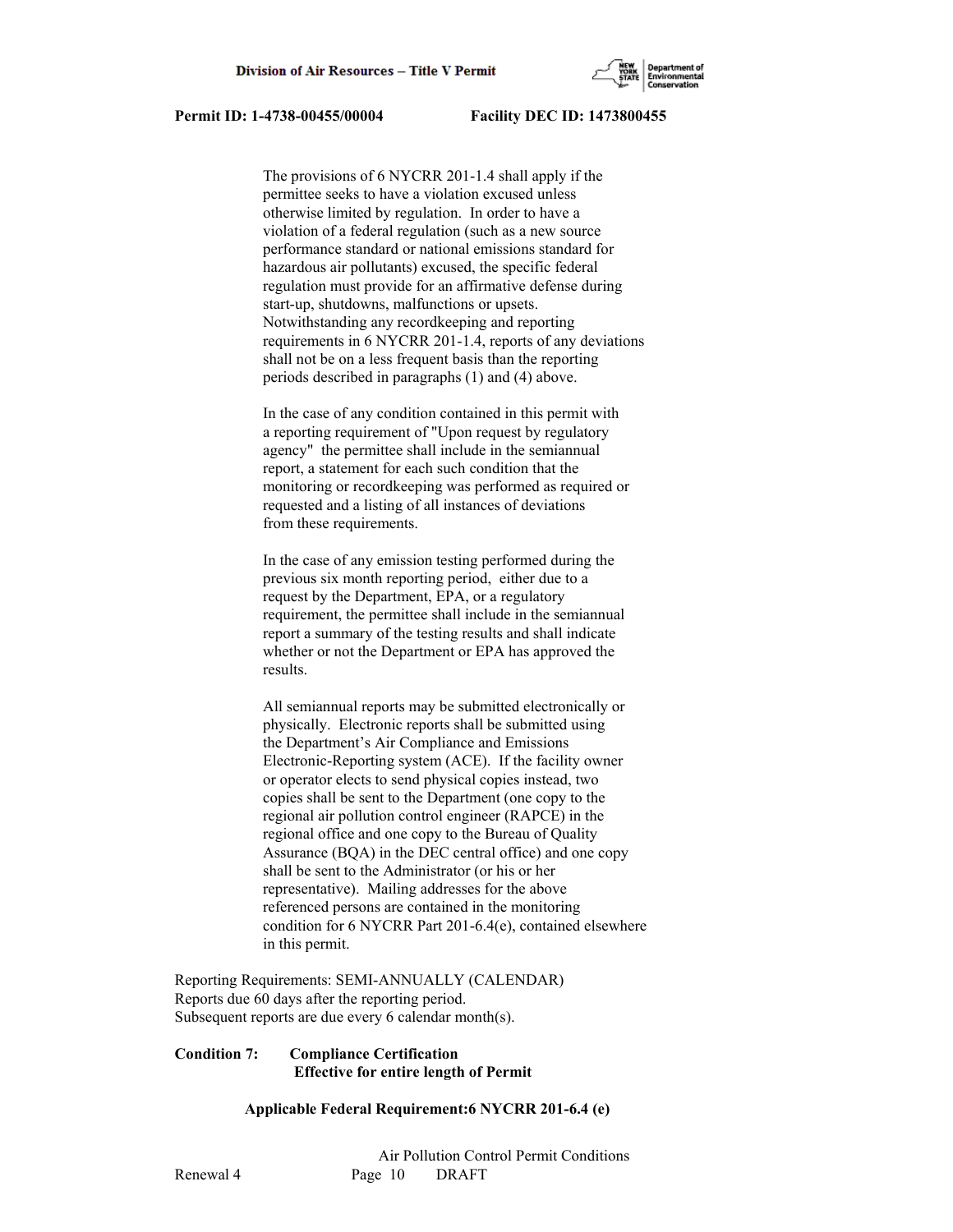#### **Item 7.1:**

The Compliance Certification activity will be performed for the Facility.

## **Item 7.2:**

Compliance Certification shall include the following monitoring:

# Monitoring Type: RECORD KEEPING/MAINTENANCE PROCEDURES Monitoring Description:

 Requirements for compliance certifications with terms and conditions contained in this facility permit include the following:

i. Compliance certifications shall contain:

 - the identification of each term or condition of the permit that is the basis of the certification;

- the compliance status;

- whether compliance was continuous or intermittent;

 - the method(s) used for determining the compliance status of the facility, currently and over the reporting period consistent with the monitoring and related recordkeeping and reporting requirements of this permit;

 - such other facts as the Department may require to determine the compliance status of the facility as specified in any special permit terms or conditions; and

 - such additional requirements as may be specified elsewhere in this permit related to compliance certification.

 ii. The responsible official must include in the annual certification report all terms and conditions contained in this permit which are identified as being subject to certification, including emission limitations, standards, or work practices. That is, the provisions labeled herein as "Compliance Certification" are not the only provisions of this permit for which an annual certification is required.

 iii. Compliance certifications shall be submitted annually. Certification reports are due 60 days after the anniversary date of four consecutive calendar quarters. The first report is due 60 days after the calendar quarter that occurs just prior to the permit anniversary date, unless another quarter has been acceptable by the Department.

 iv. All annual compliance certifications may be submitted electronically or physically. Electronic reports shall be submitted using the Department's Air Compliance and Emissions Electronic-Reporting system (ACE). If the facility owner or operator elects to send physical copies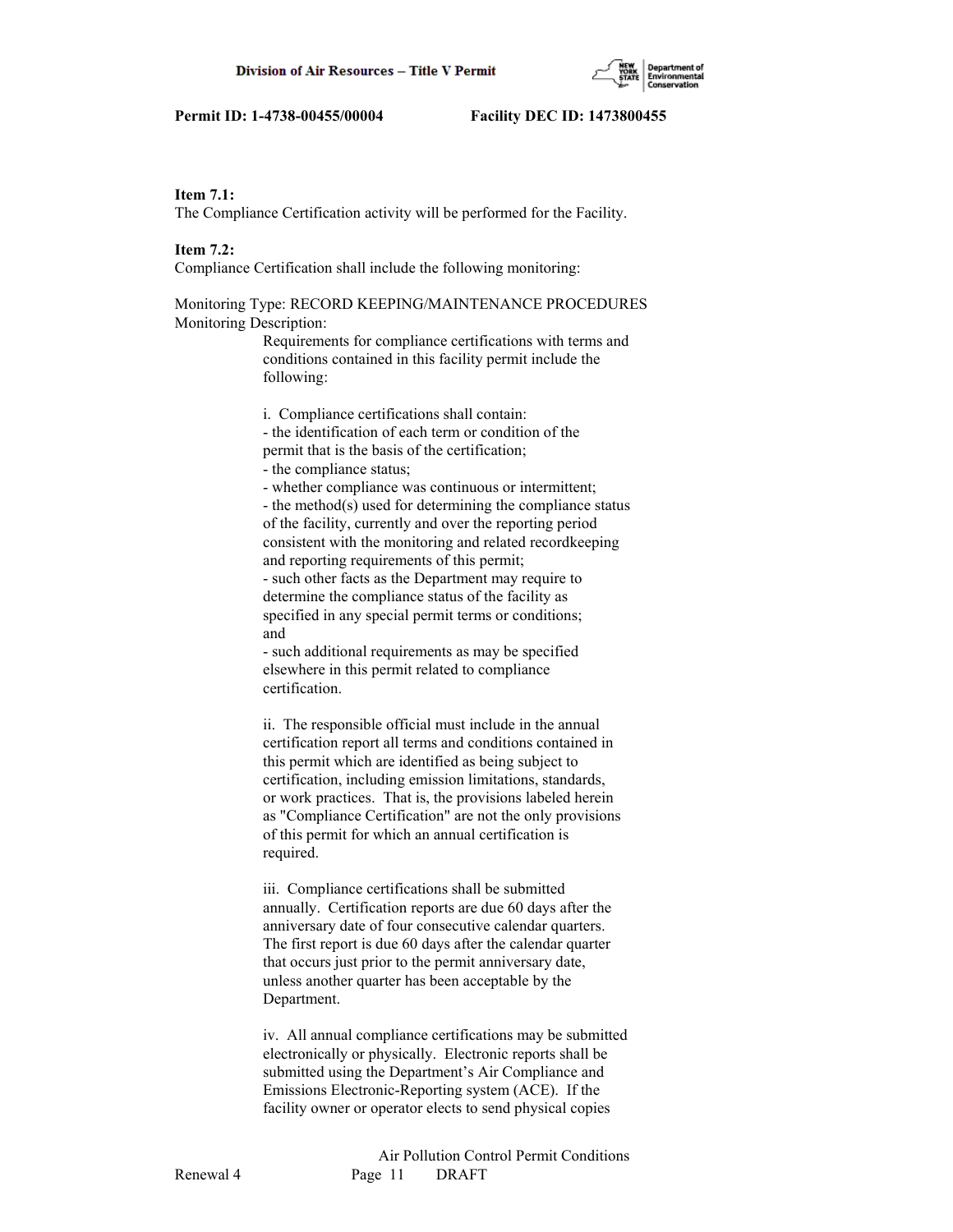

 instead, two copies shall be sent to the Department (one copy to the regional air pollution control engineer (RAPCE) in the regional office and one copy to the Bureau of Quality Assurance (BQA) in the DEC central office) and one copy shall be sent to the Administrator (or his or her representative). The mailing addresses for the above referenced persons are:

 Chief – Air Compliance Branch USEPA Region 2 DECA/ACB 290 Broadway, 21st Floor New York, NY 10007

The address for the RAPCE is as follows:

 Regional Air Pollution Control Engineer NYSDEC- Region 1 Headquarters Stony Brook University 50 Circle Road Stony Brook, NY 11790-3409

The address for the BQA is as follows:

 NYSDEC Bureau of Quality Assurance 625 Broadway Albany, NY 12233-3258

Monitoring Frequency: ANNUALLY Reporting Requirements: ANNUALLY (CALENDAR) Reports due 60 days after the reporting period. The initial report is due 3/1/2022. Subsequent reports are due on the same day each year

# **Condition 8: Compliance Certification Effective for entire length of Permit**

#### **Applicable Federal Requirement:6 NYCRR 202-2.1**

#### **Item 8.1:**

The Compliance Certification activity will be performed for the Facility.

#### **Item 8.2:**

Compliance Certification shall include the following monitoring:

## Monitoring Type: RECORD KEEPING/MAINTENANCE PROCEDURES Monitoring Description:

 Emission statements shall be submitted on or before April 15th each year for emissions of the previous calendar year. Statements are to be submitted electronically or mailed to: New York State Department of Environmental Conservation, Division of Air Resources, Bureau of Air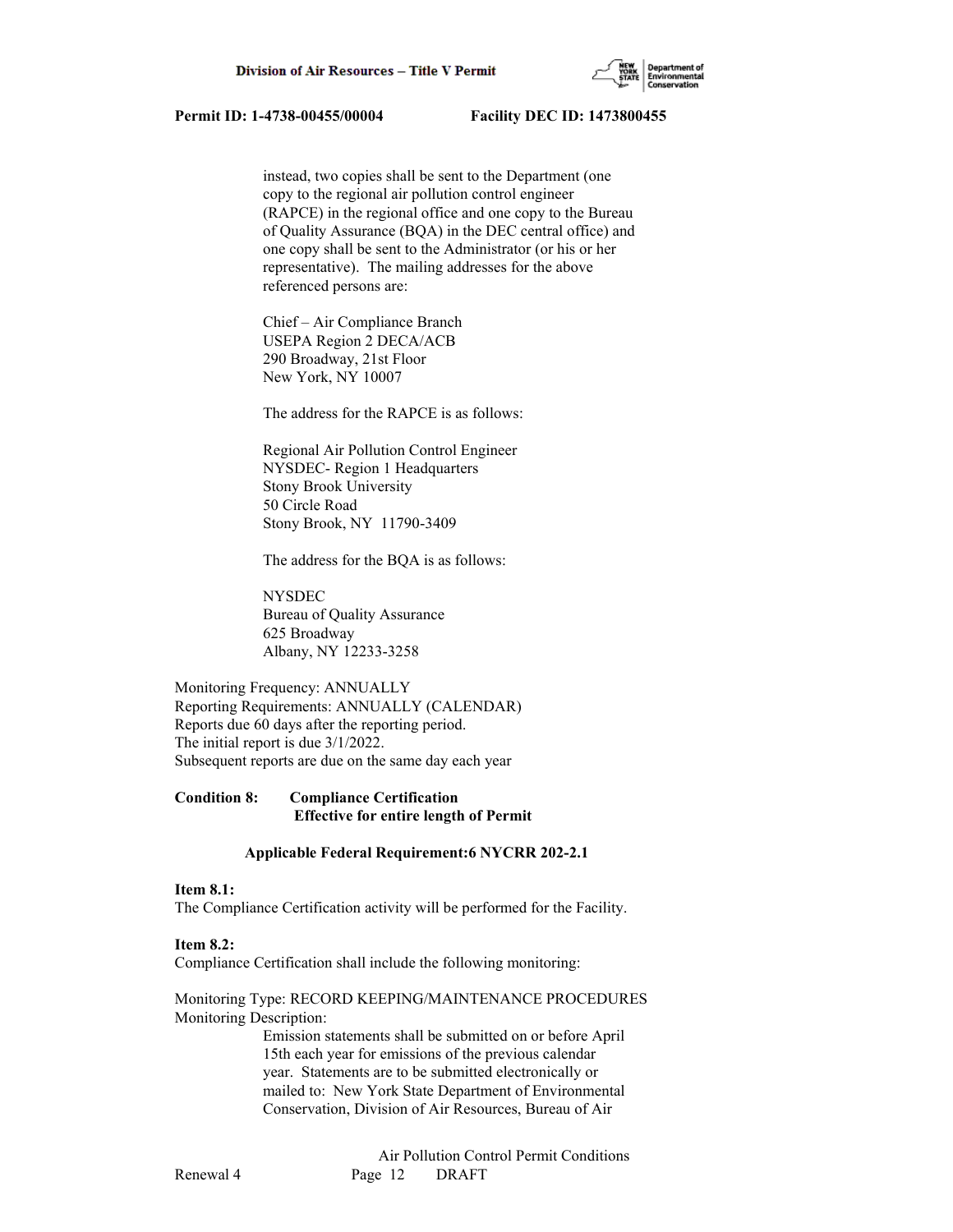

Quality Planning, 625 Broadway, Albany NY 12233-3251

Monitoring Frequency: ANNUALLY Reporting Requirements: ANNUALLY (CALENDAR) Reports due by April 15th for previous calendar year

# **Condition 9: Recordkeeping requirements Effective for entire length of Permit**

## **Applicable Federal Requirement:6 NYCRR 202-2.5**

## **Item 9.1:**

(a) The following records shall be maintained for at least five years:

(1) a copy of each emission statement submitted to the department; and

(2) records indicating how the information submitted in the emission statement was determined, including any calculations, data, measurements, and estimates used.

(b) These records shall be made available at the facility to the representatives of the department upon request during normal business hours.

# **Condition 10: Open Fires - Prohibitions Effective for entire length of Permit**

# **Applicable Federal Requirement:6 NYCRR 215.2**

# **Item 10.1:**

Except as allowed by Title 6 NYCRR Section 215.3, no person shall burn, cause, suffer, allow or permit the burning of any materials in an open fire.

# **Item 10.2**

Per Section 215.3, burning in an open fire, provided it is not contrary to other law or regulation, will be allowed as follows:

(a) On-site burning in any town with a total population less than 20,000 of downed limbs and branches (including branches with attached leaves or needles) less than six inches in diameter and eight feet in length between May 15th and the following March 15th. For the purposes of this subdivision, the total population of a town shall include the population of any village or portion thereof located within the town. However, this subdivision shall not be construed to allow burning within any village.

(b) Barbecue grills, maple sugar arches and similar outdoor cooking devices when actually used for cooking or processing food.

(c) Small fires used for cooking and camp fires provided that only charcoal or untreated wood is used as fuel and the fire is not left unattended until extinguished.

(d) On-site burning of agricultural wastes as part of a valid agricultural operation on contiguous agricultural lands larger than five acres actively devoted to agricultural or horticultural use, provided such waste is actually grown or generated on those lands and such waste is capable of being fully burned within a 24-hour period.

(e) The use of liquid petroleum fueled smudge pots to prevent frost damage to crops.

(f) Ceremonial or celebratory bonfires where not otherwise prohibited by law, provided that only untreated wood or other agricultural products are used as fuel and the fire is not left unattended until extinguished.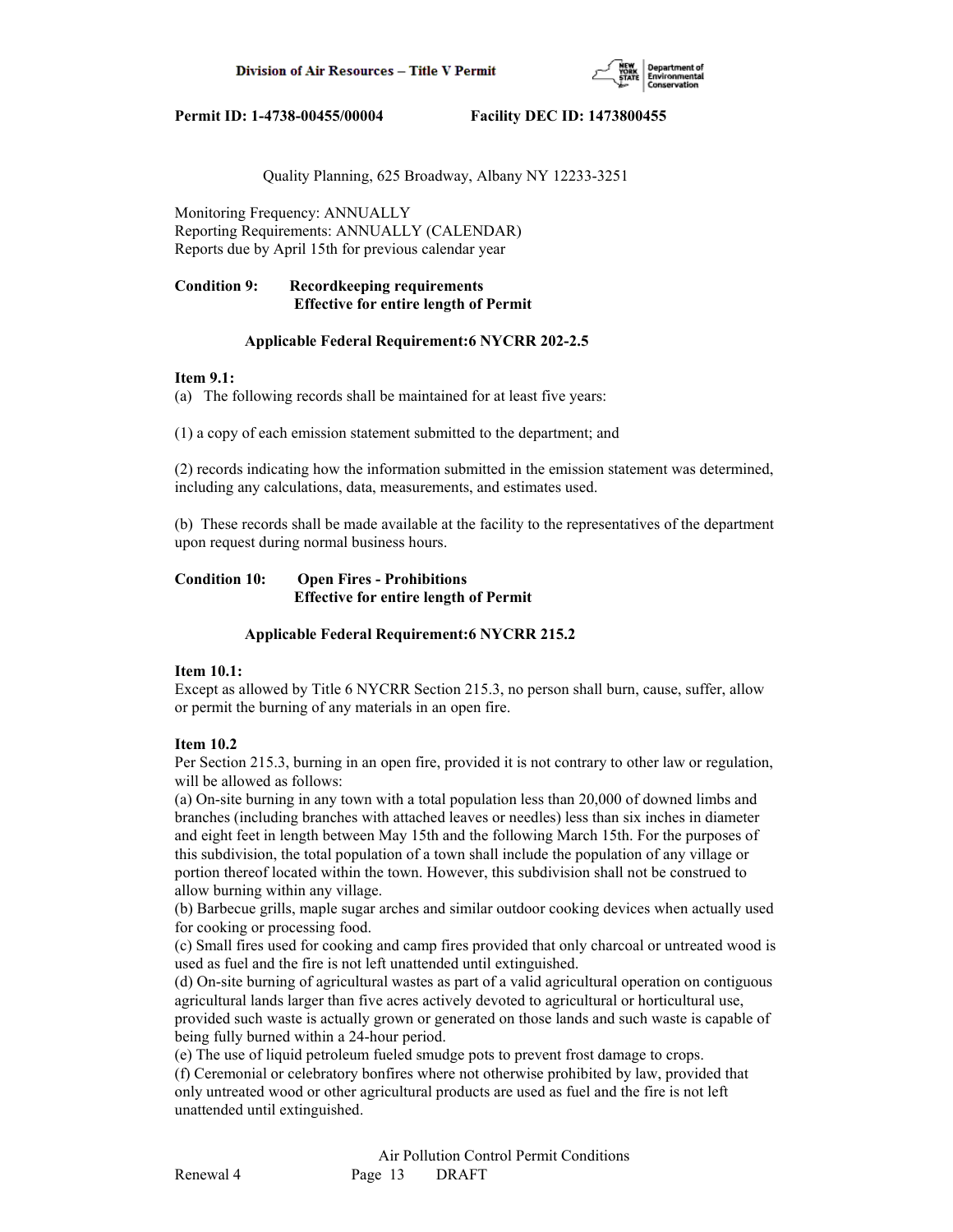

(g) Small fires that are used to dispose of a flag or religious item, and small fires or other smoke producing process where not otherwise prohibited by law that are used in connection with a religious ceremony.

(h) Burning on an emergency basis of explosive or other dangerous or contraband materials by police or other public safety organization.

(i) Prescribed burns performed according to Part 194 of this Title.

(j) Fire training, including firefighting, fire rescue, and fire/arson investigation training, performed under applicable rules and guidelines of the New York State Department of State's Office of Fire Prevention and Control. For fire training performed on acquired structures, the structures must be emptied and stripped of any material that is toxic, hazardous or likely to emit toxic smoke (such as asbestos, asphalt shingles and vinyl siding or other vinyl products) prior to burning and must be at least 300 feet from other occupied structures. No more than one structure per lot or within a 300 foot radius (whichever is bigger) may be burned in a training exercise.

(k) Individual open fires as approved by the Director of the Division of Air Resources as may be required in response to an outbreak of a plant or animal disease upon request by the commissioner of the Department of Agriculture and Markets, or for the destruction of invasive plant and insect species.

(l) Individual open fires that are otherwise authorized under the environmental conservation law, or by rule or regulation of the Department.

## **MANDATORY FEDERALLY ENFORCEABLE PERMIT CONDITIONS SUBJECT TO ANNUAL CERTIFICATIONS ONLY IF APPLICABLE**

 **The following federally enforceable permit conditions are mandatory for all Title V permits and are subject to annual compliance certification requirements only if effectuated during the reporting period. [NOTE: The corresponding annual compliance certification for those conditions not effectuated during the reporting period shall be specified as "not applicable".]**

**Condition 11: Maintenance of Equipment Effective for entire length of Permit**

 **Applicable Federal Requirement:6 NYCRR 200.7**

## **Item 11.1:**

Any person who owns or operates an air contamination source which is equipped with an emission control device shall operate such device and keep it in a satisfactory state of maintenance and repair in accordance with ordinary and necessary practices, standards and procedures, inclusive of manufacturer's specifications, required to operate such device effectively.

# **Condition 12: Recycling and Salvage Effective for entire length of Permit**

 **Applicable Federal Requirement:6 NYCRR 201-1.7**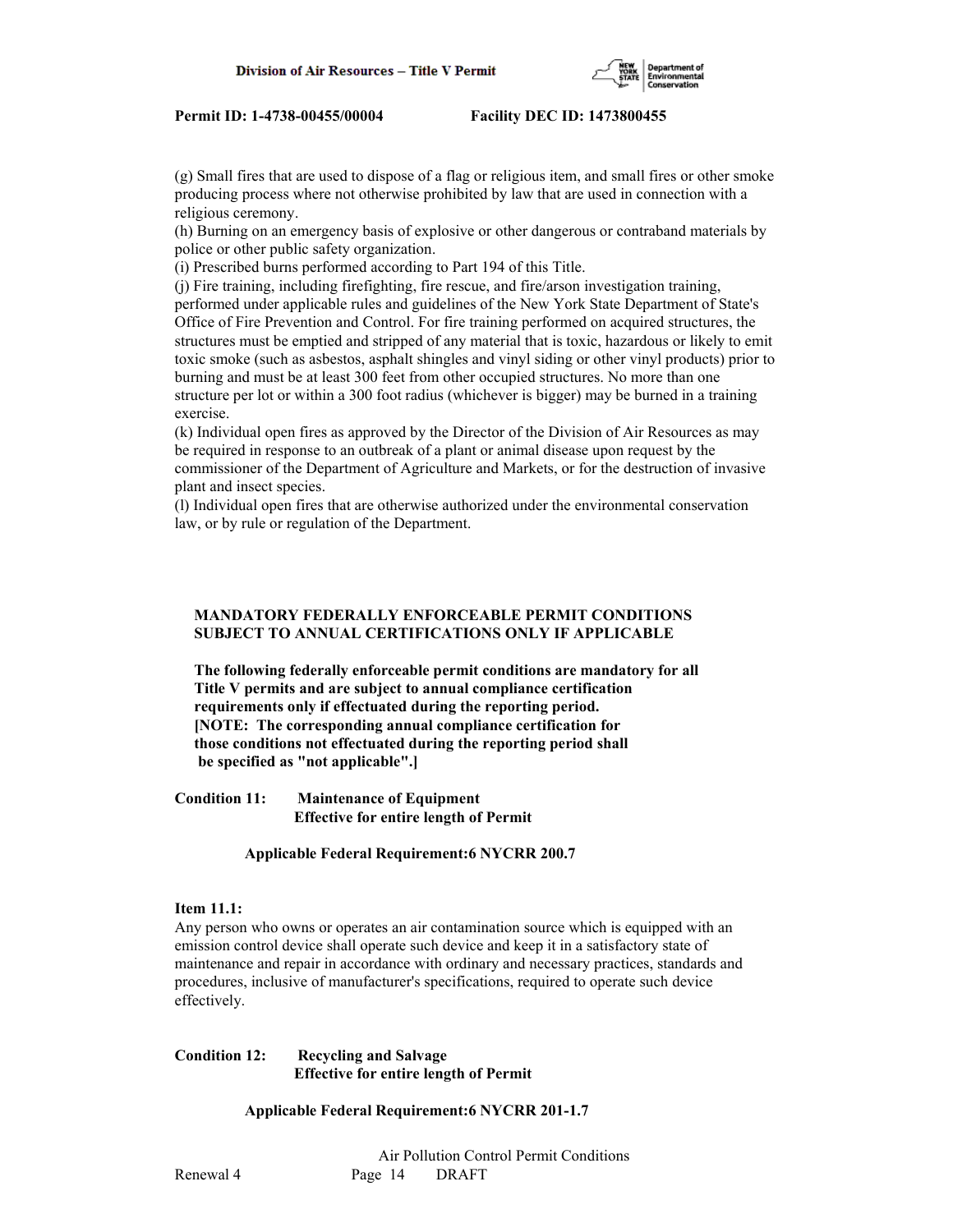

## **Item 12.1:**

Where practical, the owner or operator of an air contamination source shall recycle or salvage air contaminants collected in an air cleaning device according to the requirements of the ECL.

#### **Condition 13: Prohibition of Reintroduction of Collected Contaminants to the air**

 **Effective for entire length of Permit**

## **Applicable Federal Requirement:6 NYCRR 201-1.8**

## **Item 13.1:**

No person shall unnecessarily remove, handle or cause to be handled, collected air contaminants from an air cleaning device for recycling, salvage or disposal in a manner that would reintroduce them to the outdoor atmosphere.

# **Condition 14: Exempt Sources - Proof of Eligibility Effective for entire length of Permit**

## **Applicable Federal Requirement:6 NYCRR 201-3.2 (a)**

## **Item 14.1:**

The owner or operator of an emission source or activity that is listed as being exempt may be required to certify that it is operated within the specific criteria described in this Subpart. The owner or operator of any such emission source or activity must maintain all records necessary for demonstrating compliance with this Subpart on-site for a period of five years, and make them available to representatives of the department upon request.

# **Condition 15: Trivial Sources - Proof of Eligibility Effective for entire length of Permit**

# **Applicable Federal Requirement:6 NYCRR 201-3.3 (a)**

## **Item 15.1:**

The owner or operator of an emission source or activity that is listed as being trivial in this Section may be required to certify that it is operated within the specific criteria described in this Subpart. The owner or operator of any such emission source or activity must maintain all required records on-site for a period of five years and make them available to representatives of the department upon request.

## **Condition 16: Requirement to Provide Information Effective for entire length of Permit**

## **Applicable Federal Requirement:6 NYCRR 201-6.4 (a) (4)**

## **Item 16.1:**

The owner and/or operator shall furnish to the department, within a reasonable time, any information that the department may request in writing to determine whether cause exists for modifying, revoking and reissuing, or terminating the permit or to determine compliance with the permit. Upon request, the permittee shall also furnish to the department copies of records required to be kept by the permit or, for information claimed to be confidential, the permittee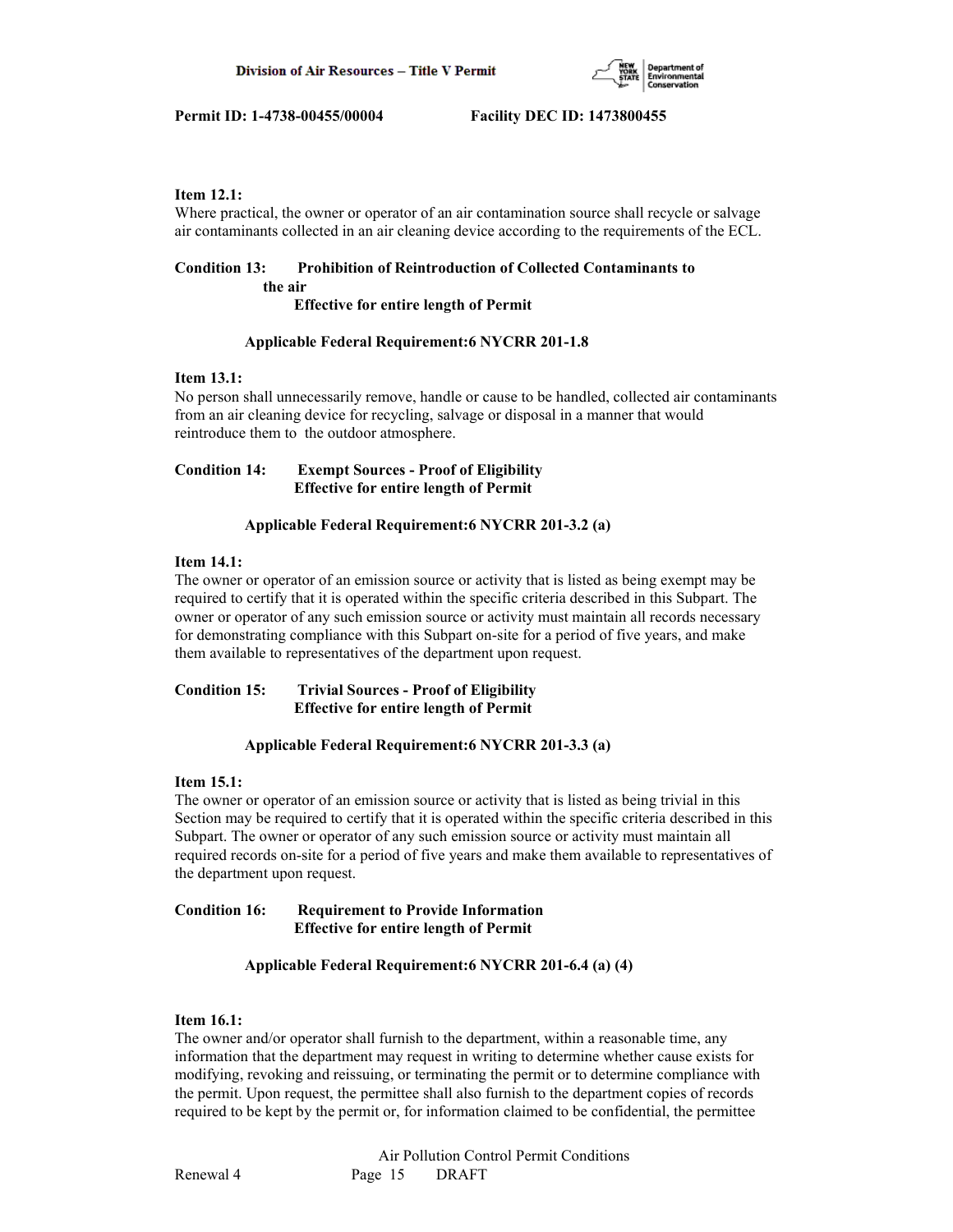

may furnish such records directly to the administrator along with a claim of confidentiality, if the administrator initiated the request for information or otherwise has need of it.

**Condition 17: Right to Inspect Effective for entire length of Permit**

# **Applicable Federal Requirement:6 NYCRR 201-6.4 (a) (8)**

# **Item 17.1:**

The department or an authorized representative shall be allowed upon presentation of credentials and other documents as may be required by law to:

(i) enter upon the permittee's premises where a facility subject to the permitting requirements of this Subpart is located or emissions-related activity is conducted, or where records must be kept under the conditions of the permit;

(ii) have access to and copy, at reasonable times, any records that must be kept under the conditions of the permit;

(iii) inspect at reasonable times any emission sources, equipment (including monitoring and air pollution control equipment), practices, and operations regulated or required under the permit; and

(iv) sample or monitor at reasonable times substances or parameters for the purpose of assuring compliance with the permit or applicable requirements.

# **Condition 18: Accidental release provisions. Effective for entire length of Permit**

## **Applicable Federal Requirement:40 CFR Part 68**

## **Item 18.1:**

If a chemical is listed in Tables 1,2,3 or 4 of 40 CFR §68.130 is present in a process in quantities greater than the threshold quantity listed in Tables 1,2,3 or 4, the following requirements will apply:

a) The owner or operator shall comply with the provisions of 40 CFR Part 68 and;

b) The owner or operator shall submit at the time of permit issuance (if not previously submitted) one of the following, if such quantities are present:

1) A compliance schedule for meeting the requirements of 40 CFR Part 68 by the date provided in 40 CFR §68.10(a) or,

2) A certification statement that the source is in compliance with all requirements of 40 CFR Part 68, including the registration and submission of the Risk Management Plan. Information should be submitted to:

Risk Management Plan Reporting Center C/O CSC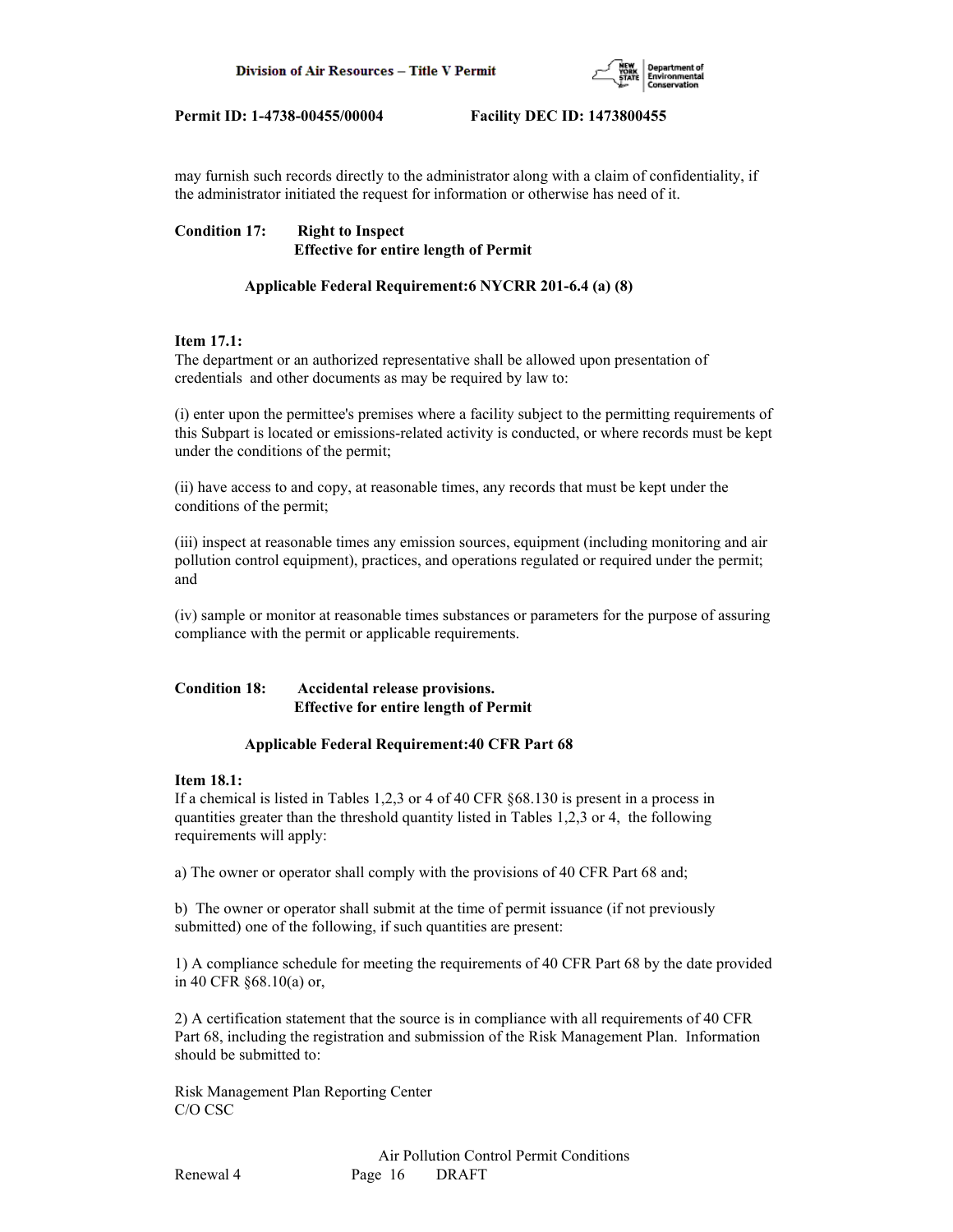

8400 Corporate Dr Carrollton, Md. 20785

**Condition 19: Recycling and Emissions Reduction Effective for entire length of Permit**

## **Applicable Federal Requirement:40CFR 82, Subpart F**

## **Item 19.1:**

The permittee shall comply with all applicable provisions of 40 CFR Part 82.

 **The following conditions are subject to annual compliance certification requirements for Title V permits only.**

# **Condition 20: Emission Unit Definition Effective for entire length of Permit**

## **Applicable Federal Requirement:6 NYCRR Subpart 201-6**

# **Item 20.1:**

The facility is authorized to perform regulated processes under this permit for: Emission Unit: U-GT001

Emission Unit Description:

 This unit is a combustion turbine designed to supply peak generation capacity, as required to support the Long Island electric distribution system.

Building(s): CT1

## **Item 20.2:**

The facility is authorized to perform regulated processes under this permit for: Emission Unit: U-GT0S1

Emission Unit Description:

 This unit is a "black-start" 430 hp diesel engine used to start the combustion turbine, designated emission unit UGT001. This unit only operates during startup of the combustion turbine, generally less than 15 minutes per event.

Building(s): CT1

**Condition 21: Progress Reports Due Semiannually Effective for entire length of Permit**

# **Applicable Federal Requirement:6 NYCRR 201-6.4 (d) (4)**

## **Item 21.1:**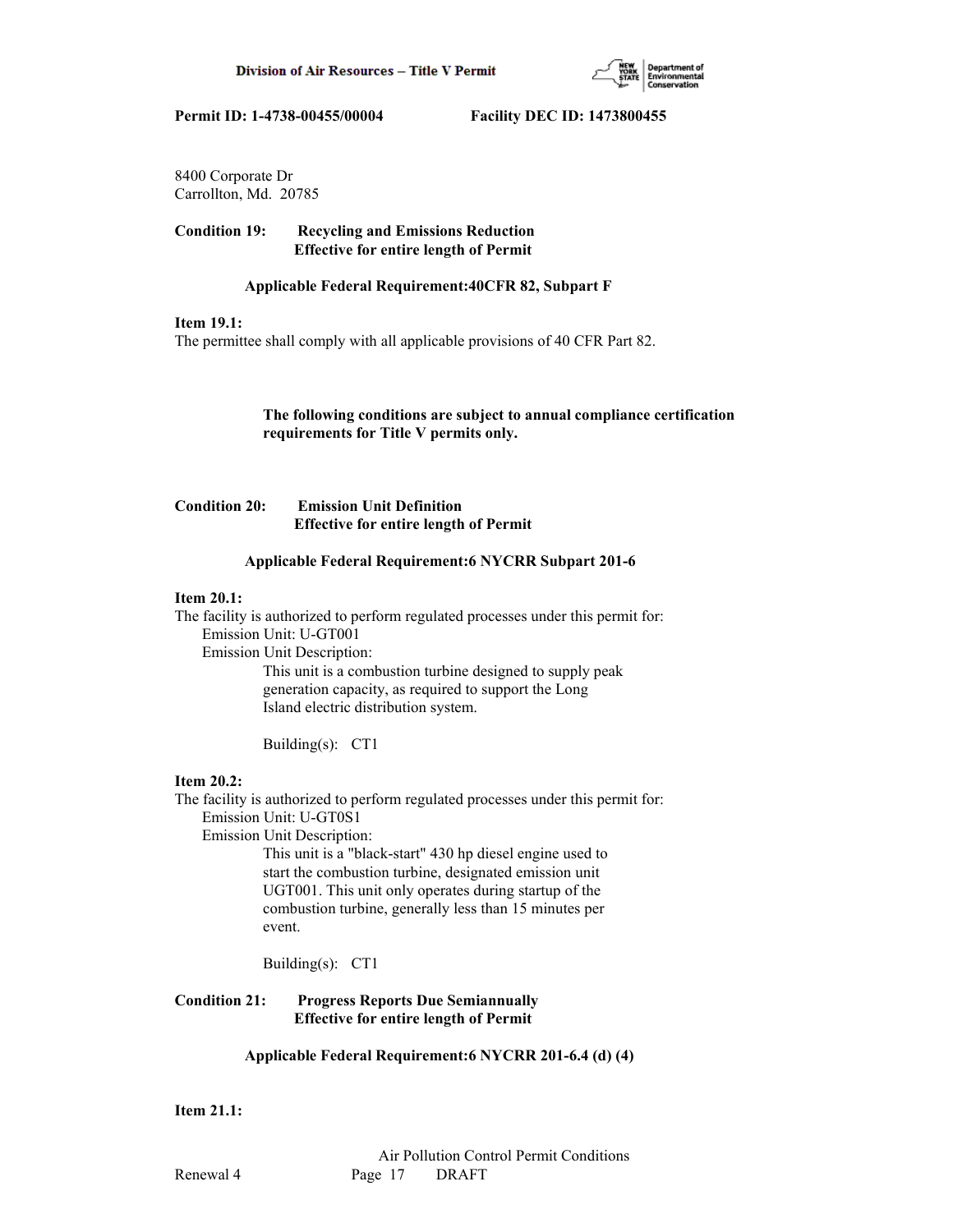

Progress reports consistent with an applicable schedule of compliance are to be submitted at least semiannually, or at a more frequent period if specified in the applicable requirement or by the department. Such progress reports shall contain the following:

(i) dates for achieving the activities, milestones, or compliance required in the schedule of compliance, and dates when such activities, milestones or compliance were achieved; and

(ii) an explanation of why any dates in the schedule of compliance were not or will not be met, and any preventive or corrective measures adopted.

# **Condition 22: Operational Flexibility Effective for entire length of Permit**

## **Applicable Federal Requirement:6 NYCRR 201-6.4 (f)**

## **Item 22.1:**

A permit modification is not required for changes that are provided for in the permit. Such changes include approved alternate operating scenarios and changes that have been submitted and approved pursuant to an established operational flexibility protocol and the requirements of this section. Each such change cannot be a modification under any provision of Title I of the Clean Air Act or exceed, or cause the facility to exceed, an emissions cap or limitation in the permit. The facility owner or operator must incorporate all changes into any compliance certifications, record keeping, and/or reporting required by the permit.

## **Condition 23: Required Emissions Tests - Facility Level Effective for entire length of Permit**

# **Applicable Federal Requirement:6 NYCRR 202-1.1**

## **Item 23.1:**

An acceptable report of measured emissions shall be submitted, as required by the commissioner, to ascertain compliance or noncompliance with any air pollution code, rule, or regulation.

## **Condition 24: Visible Emissions Limited Effective for entire length of Permit**

# **Applicable Federal Requirement:6 NYCRR 211.2**

## **Item 24.1:**

Except as permitted by a specific part of this Subchapter and for open fires for which a restricted burning permit has been issued, no person shall cause or allow any air contamination source to emit any material having an opacity equal to or greater than 20 percent (six minute average) except for one continuous six-minute period per hour of not more than 57 percent opacity.

## **Condition 25: Compliance Certification Effective for entire length of Permit**

# **Applicable Federal Requirement:6 NYCRR 225-1.2 (d)**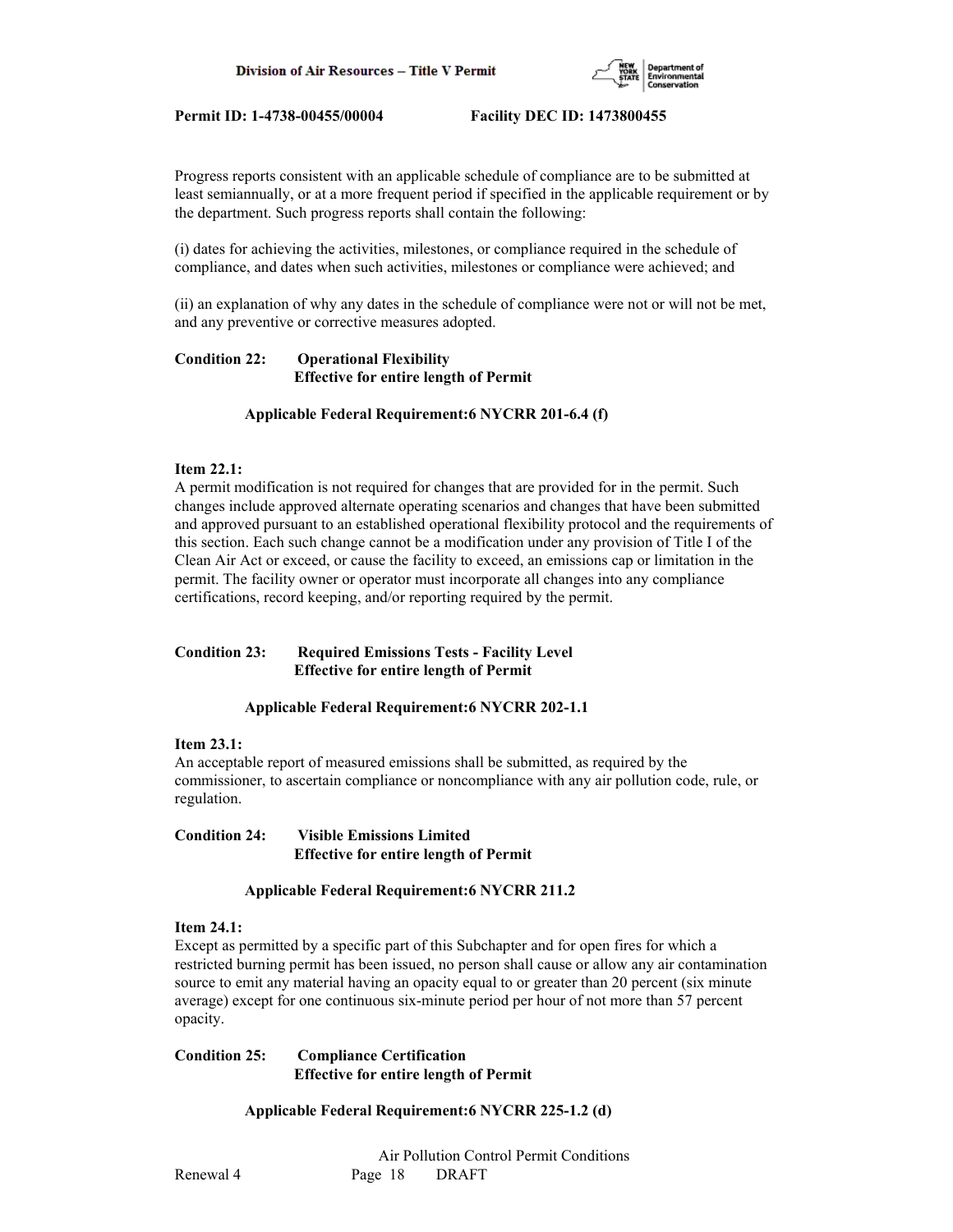#### **Item 25.1:**

The Compliance Certification activity will be performed for the Facility.

#### **Item 25.2:**

Compliance Certification shall include the following monitoring:

## Monitoring Type: WORK PRACTICE INVOLVING SPECIFIC OPERATIONS

Monitoring Description:

 Owners or operators of emission sources that fire distillate oil are limited to a 0.0015 percent sulfur content by weight of the fuel. Compliance with the sulfur-in-fuel limitation is based on fuel vendor receipts. All fuel vendor receipts must be maintained on site or at a Department approved alternative location for a minimum of five years.

 Note - Process sources and incinerators must comply with the above requirements on or after July 1, 2023.

Work Practice Type: PARAMETER OF PROCESS MATERIAL Process Material: DISTILLATES - NUMBER 1 AND NUMBER 2 OIL Parameter Monitored: SULFUR CONTENT Upper Permit Limit: 0.0015 percent by weight Monitoring Frequency: PER DELIVERY Averaging Method: MAXIMUM - NOT TO BE EXCEEDED AT ANY TIME (INSTANTANEOUS/DISCRETE OR GRAB) Reporting Requirements: SEMI-ANNUALLY (CALENDAR) Reports due 30 days after the reporting period. Subsequent reports are due every 6 calendar month(s).

# **Condition 26: Compliance Certification Effective for entire length of Permit**

#### **Applicable Federal Requirement:6 NYCRR 227-1.4 (a)**

#### **Item 26.1:**

The Compliance Certification activity will be performed for the facility: The Compliance Certification applies to:

Emission Unit: U-GT001 Emission Point: GT001

## **Item 26.2:**

Compliance Certification shall include the following monitoring:

Monitoring Type: MONITORING OF PROCESS OR CONTROL DEVICE PARAMETERS AS SURROGATE

Monitoring Description:

 No owner or operator of a stationary combustion installation subject to this Subpart shall operate an emission source which exhibits greater than 20 percent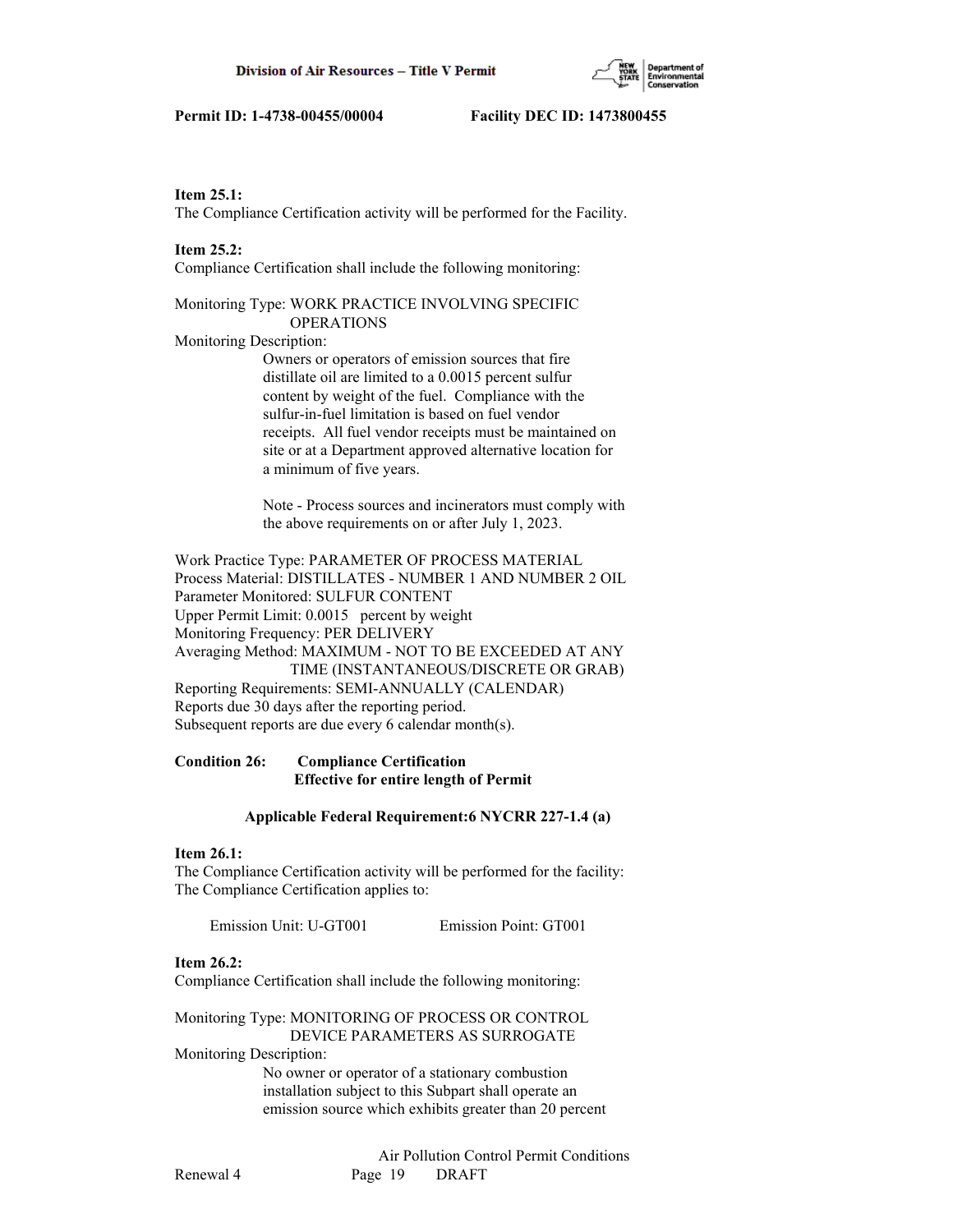

 opacity (based on a six minute average), except for one 6 minute period per hour of not more than 27 percent opacity. The owner or operator will conduct a Method 9 test annually. A report of the results of the test will be submitted to the Department semi-annually. All records generated by the permittee must be maintained at the facility or at an alternative location approved by the Department for a minimum of five years.

Parameter Monitored: OPACITY Upper Permit Limit: 20 percent Reference Test Method: 40 CFR 60, Appendix A, Method 9 Monitoring Frequency: ANNUALLY Averaging Method: 6 MINUTE AVERAGE Reporting Requirements: SEMI-ANNUALLY (CALENDAR) Reports due 60 days after the reporting period. Subsequent reports are due every 6 calendar month(s).

## **Condition 27: Applicability Effective for entire length of Permit**

#### **Applicable Federal Requirement:40CFR 63, Subpart ZZZZ**

## **Item 27.1:**

This Condition applies to:

Emission Unit: UGT0S1 Emission Point: GT0S1

#### **Item 27.2:**

Facilities that have reciprocating internal combustion engines must comply with applicable portions of 40 CFR 63 subpart ZZZZ.

**Condition 28: Compliance Certification Effective for entire length of Permit**

### **Applicable Federal Requirement:40CFR 63.Table(2)(d), Subpart ZZZZ**

#### **Item 28.1:**

The Compliance Certification activity will be performed for the facility: The Compliance Certification applies to:

Emission Unit: U-GT0S1 Emission Point: GT0S1

#### **Item 28.2:**

Compliance Certification shall include the following monitoring:

Monitoring Type: RECORD KEEPING/MAINTENANCE PROCEDURES

 Air Pollution Control Permit Conditions Renewal 4 Page 20 DRAFT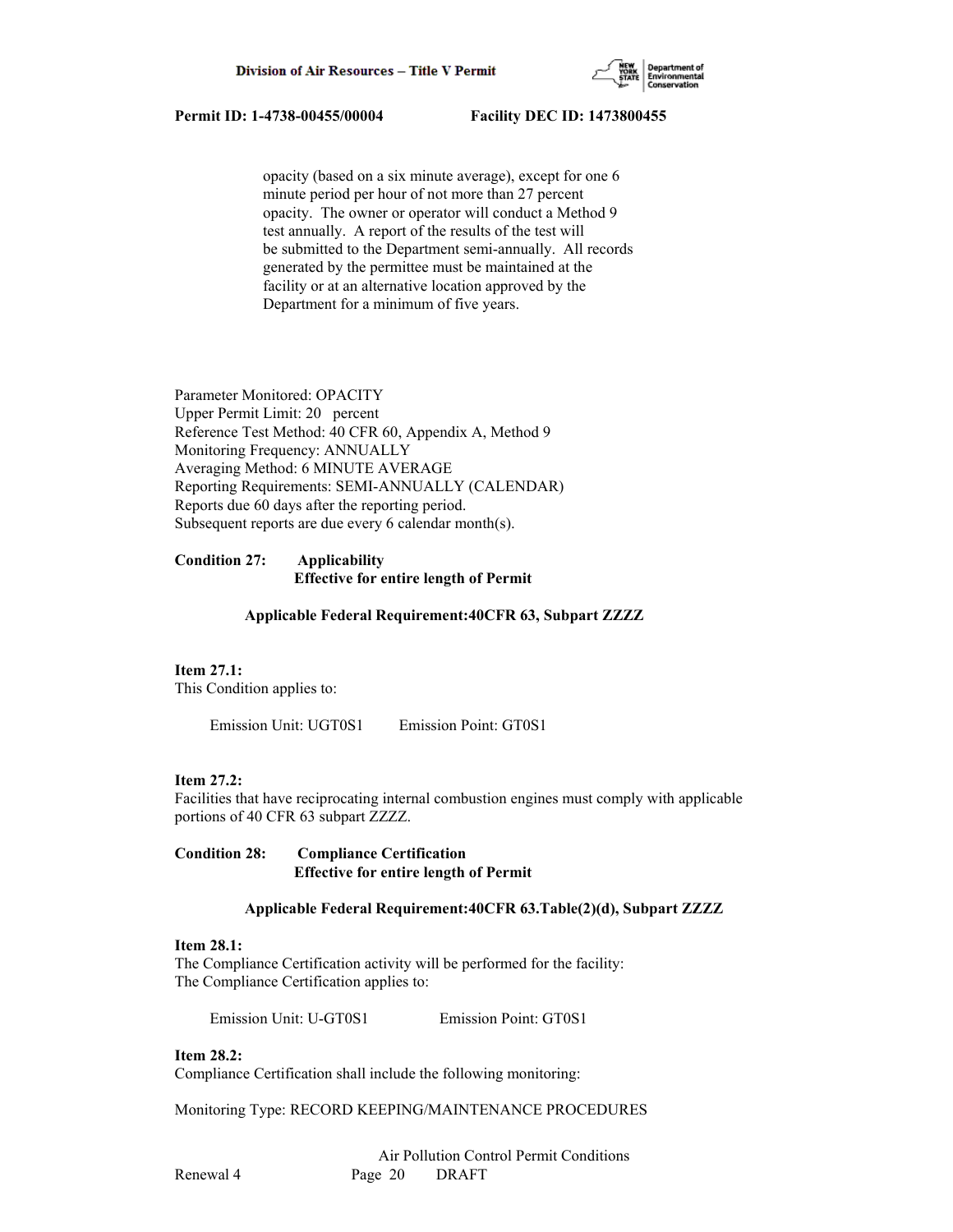

Monitoring Description:

 The facility must comply with the following requirements for existing stationary RICE located at area sources of HAP emissions:

 1- Change oil and filter annually 2- Inspect air cleaner annually, and replace as necessary 3- Inspect all hoses and belts annually, and replace as necessary

 Records to demonstrate compliance with previous conditions will be kept on site for at least five years.

Monitoring Frequency: ANNUALLY Reporting Requirements: SEMI-ANNUALLY (CALENDAR) Reports due 60 days after the reporting period. Subsequent reports are due every 6 calendar month(s).

#### **\*\*\*\* Emission Unit Level \*\*\*\***

### **Condition 29: Emission Point Definition By Emission Unit Effective for entire length of Permit**

#### **Applicable Federal Requirement:6 NYCRR Subpart 201-6**

#### **Item 29.1:**

The following emission points are included in this permit for the cited Emission Unit:

Emission Unit: U-GT001

| Emission Point: GT001 |                                    |                  |
|-----------------------|------------------------------------|------------------|
| Height $(ft.): 38$    | Length (in.): $135$                | Width (in.): 109 |
| NYTMN (km.): 4552.41  | NYTME (km.): 719.166 Building: CT1 |                  |

#### **Item 29.2:**

The following emission points are included in this permit for the cited Emission Unit:

 Emission Unit: U-GT0S1 Emission Point: GT0S1 Height (ft.): 29 Diameter (in.): 5 NYTMN (km.): 4552.405 NYTME (km.): 719.175 Building: CT1

## **Condition 30: Process Definition By Emission Unit Effective for entire length of Permit**

## **Applicable Federal Requirement:6 NYCRR Subpart 201-6**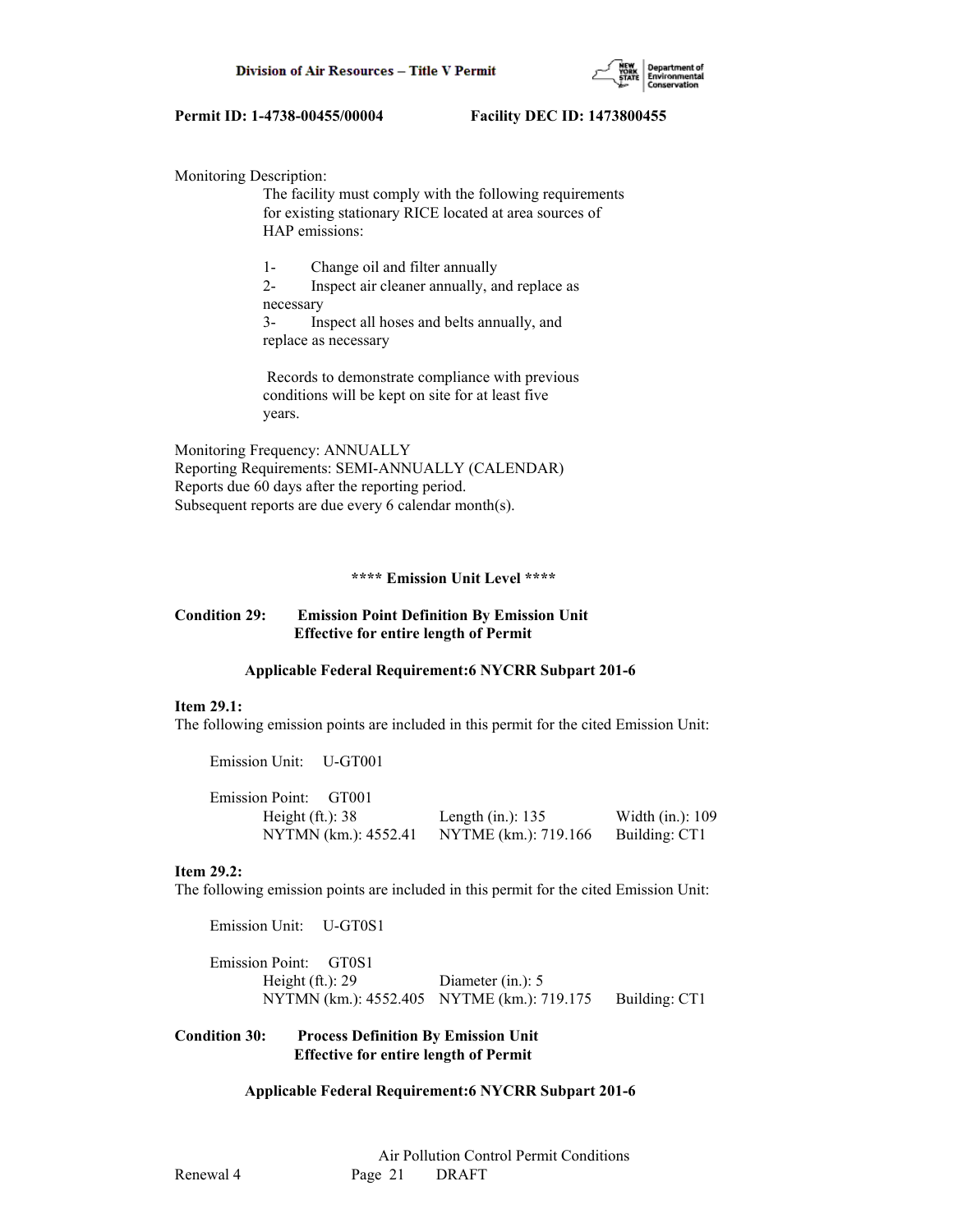

#### **Item 30.1:**

This permit authorizes the following regulated processes for the cited Emission Unit:

 Emission Unit: U-GT001 Process: P28 Source Classification Code: 2-01-009-01 Process Description: This process is the combustion of #1 distillate oil in a combustion turbine. In order to improve combustion a fuel additive may be mixed with the distillate oil prior to combustion. In addition when fuel oil is stored for extended periods, a biocide may be added to prevent fouling.

 Emission Source/Control: ES001 - Combustion Design Capacity: 297 million Btu per hour

## **Item 30.2:**

This permit authorizes the following regulated processes for the cited Emission Unit:

 Emission Unit: U-GT001 Process: P29 Source Classification Code: 2-01-001-01 Process Description: This process is the combustion of #2 distillate oil in a combustion turbine. In order to improve combustion a fuel additive may be mixed with the distillate oil prior to combustion. In addition when fuel oil is stored for extended periods, a biocide may be added to prevent fouling.

 Emission Source/Control: ES001 - Combustion Design Capacity: 297 million Btu per hour

## **Item 30.3:**

This permit authorizes the following regulated processes for the cited Emission Unit:

 Emission Unit: U-GT0S1 Process: P91 Source Classification Code: 2-02-009-02 Process Description: This process is the combustion of #1 distillate oil in a diesel engine. This engine is used to start the associated combustion turbine. During each start up the engine operates for less than 15 minutes. In addition, when fuel oil is stored for extended periods, a biocide may be added to prevent fouling.

 Emission Source/Control: ES002 - Combustion Design Capacity: 430 horsepower (mechanical)

#### **Item 30.4:**

This permit authorizes the following regulated processes for the cited Emission Unit:

Emission Unit: U-GT0S1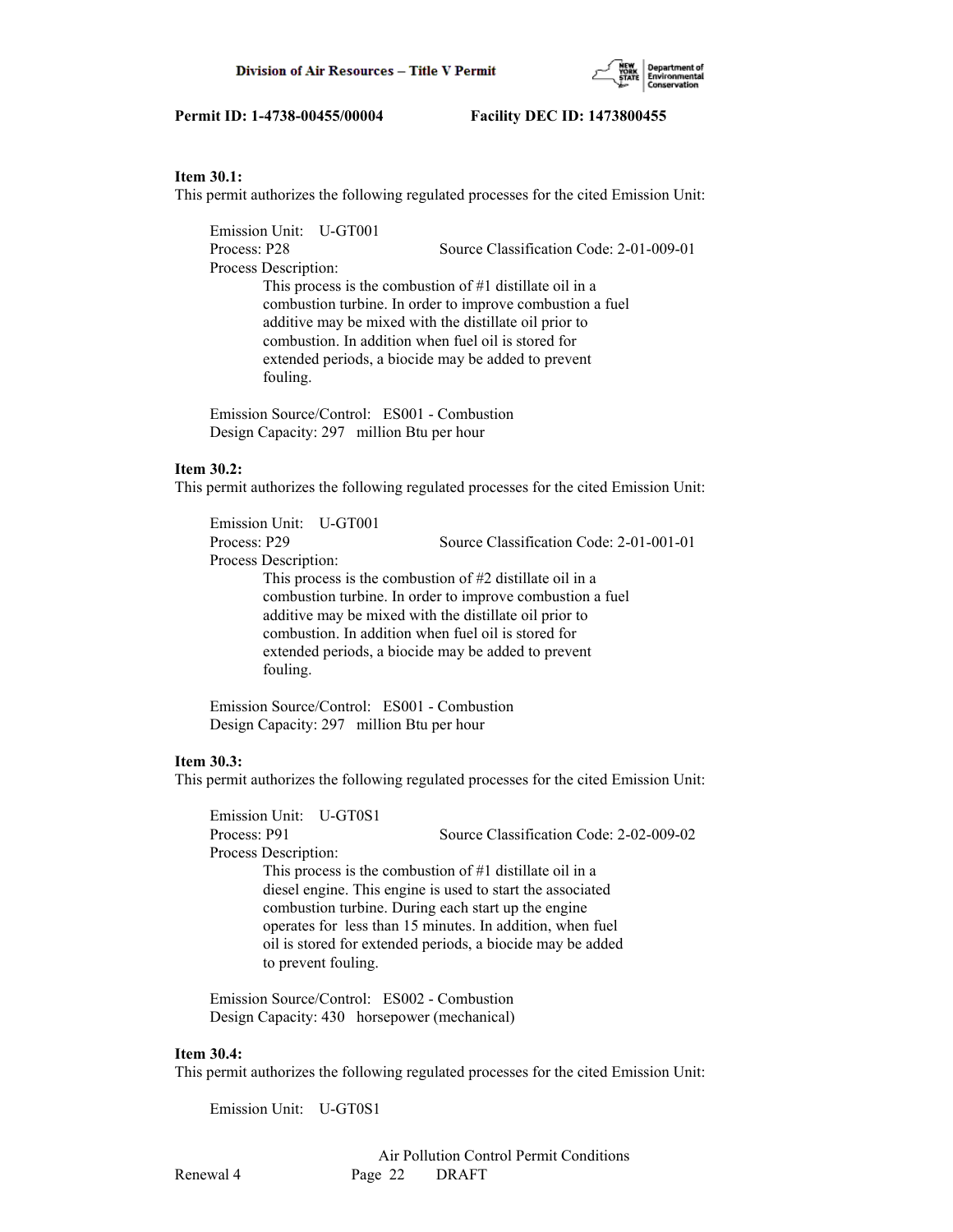

Process: P92 Source Classification Code: 2-02-001-02

Process Description:

 This process is the combustion of#2 distillate oil in a diesel engine. This engine is used to start the associated combustion turbine. During each startup the engine operates for less than 15 minutes. In addition, when fuel oil is stored for extended periods, a biocide may be added to prevent fouling.

 Emission Source/Control: ES002 - Combustion Design Capacity: 430 horsepower (mechanical)

**Condition 31: Compliance Certification Effective for entire length of Permit**

#### **Applicable Federal Requirement:6 NYCRR 227-2.5 (b)**

## **Item 31.1:**

The Compliance Certification activity will be performed for the facility: The Compliance Certification applies to:

Emission Unit: U-GT0S1

 Regulated Contaminant(s): CAS No: 0NY210-00-0 OXIDES OF NITROGEN

## **Item 31.2:**

Compliance Certification shall include the following monitoring:

Monitoring Type: RECORD KEEPING/MAINTENANCE PROCEDURES Monitoring Description:

> Every system averaging plan must have the following characteristics:

 (1) The system averaging plan must employ a weighted average permissible emission rate.

 (2) Averaging of emissions from sources within the severe ozone nonattainment area with those outside the severe ozone nonattainment area is not allowed.

 (3) In the event of a forced outage, the weighted average permissible emission rate must be adjusted to account for the emission source or major electrical inter-tie (345 kV or greater) not in operation as a result of the forced outage. The adjusted emission rate will be deemed in compliance for the period of the forced outage. In the event of a forced outage, the facility owner or operator must, within 30 days thereafter, submit a written report to the department which describes why the outage was unavoidable and includes the following: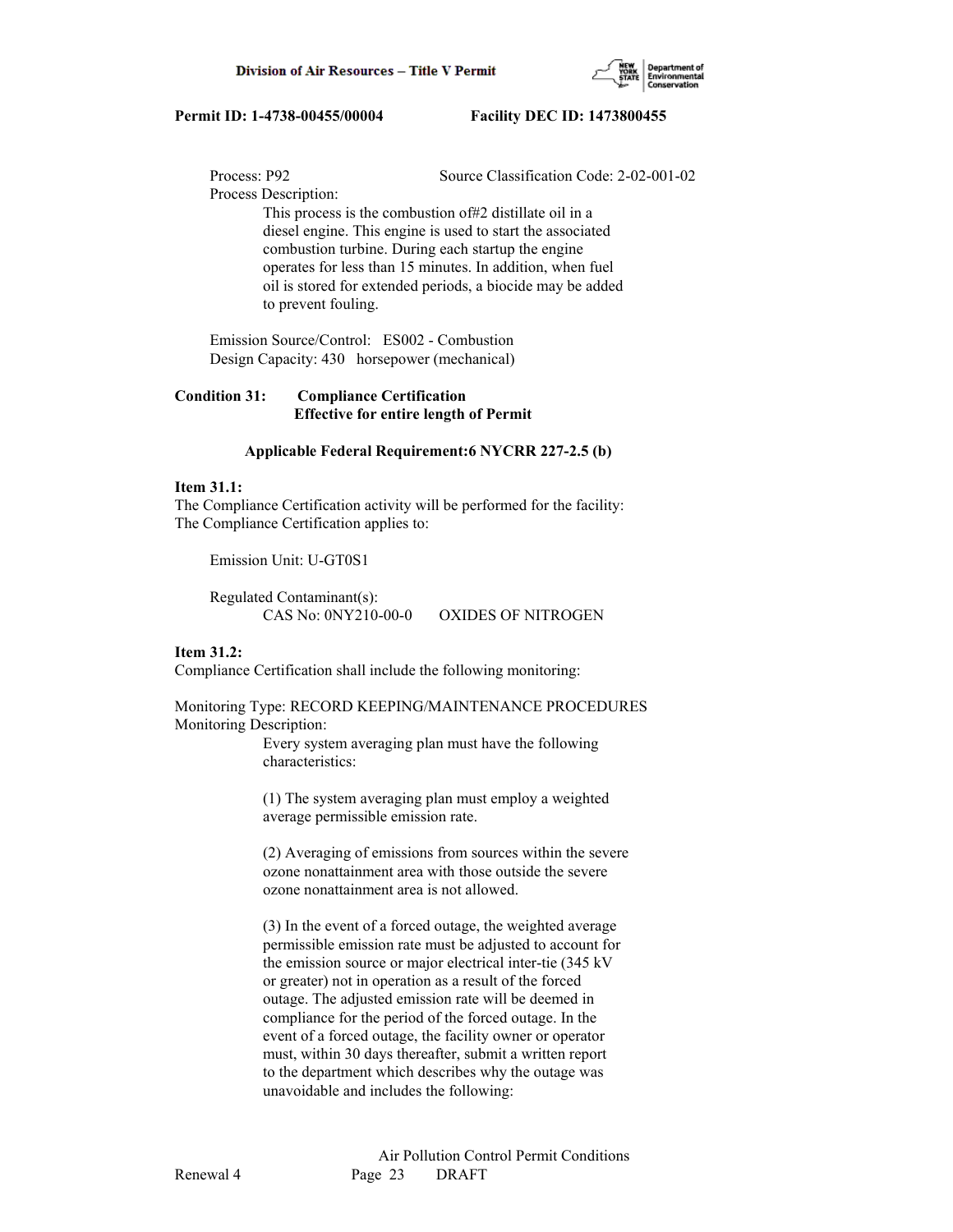(i) a contemporaneous operating log signed by the responsible official identifying the location of the emission source which was subject to the forced outage and the cause of such outage;

 (ii) a demonstration that the emission source was being properly operated at the time the outage occurred;

 (iii) a demonstration that, during the outage, the facility owner or operator took all reasonable steps to minimize emissions from the operating emission sources included in the system averaging plan, or other requirements of the permit; and

 (iv) a proposed repair or replacement schedule for the subject emission source or a proposed revised system averaging plan.

 (4) Every owner or operator of an emission source participating in the system averaging plan is liable for any and all violations of the provisions of this Subpart by any owner or operator of any emission source participating in the system averaging plan.

 The system averaging plan must be approved by the Department and attached to each facility's permit that is part of the plan. Each plan will address monitoring frequency, averaging methods, and reference test methods.

 All records associated with the system averaging plan must be kept at each facility that participates in the plan for a minimum of five years.

Monitoring Frequency: AS REQUIRED - SEE PERMIT MONITORING DESCRIPTION

Reporting Requirements: QUARTERLY (CALENDAR) Reports due 60 days after the reporting period. Subsequent reports are due every 3 calendar month(s).

# **Condition 32: Compliance Certification Effective for entire length of Permit**

## **Applicable Federal Requirement:6 NYCRR 227-1.3 (a)**

#### **Item 32.1:**

The Compliance Certification activity will be performed for:

Emission Unit: U-GT001 Emission Point: GT001

Regulated Contaminant(s):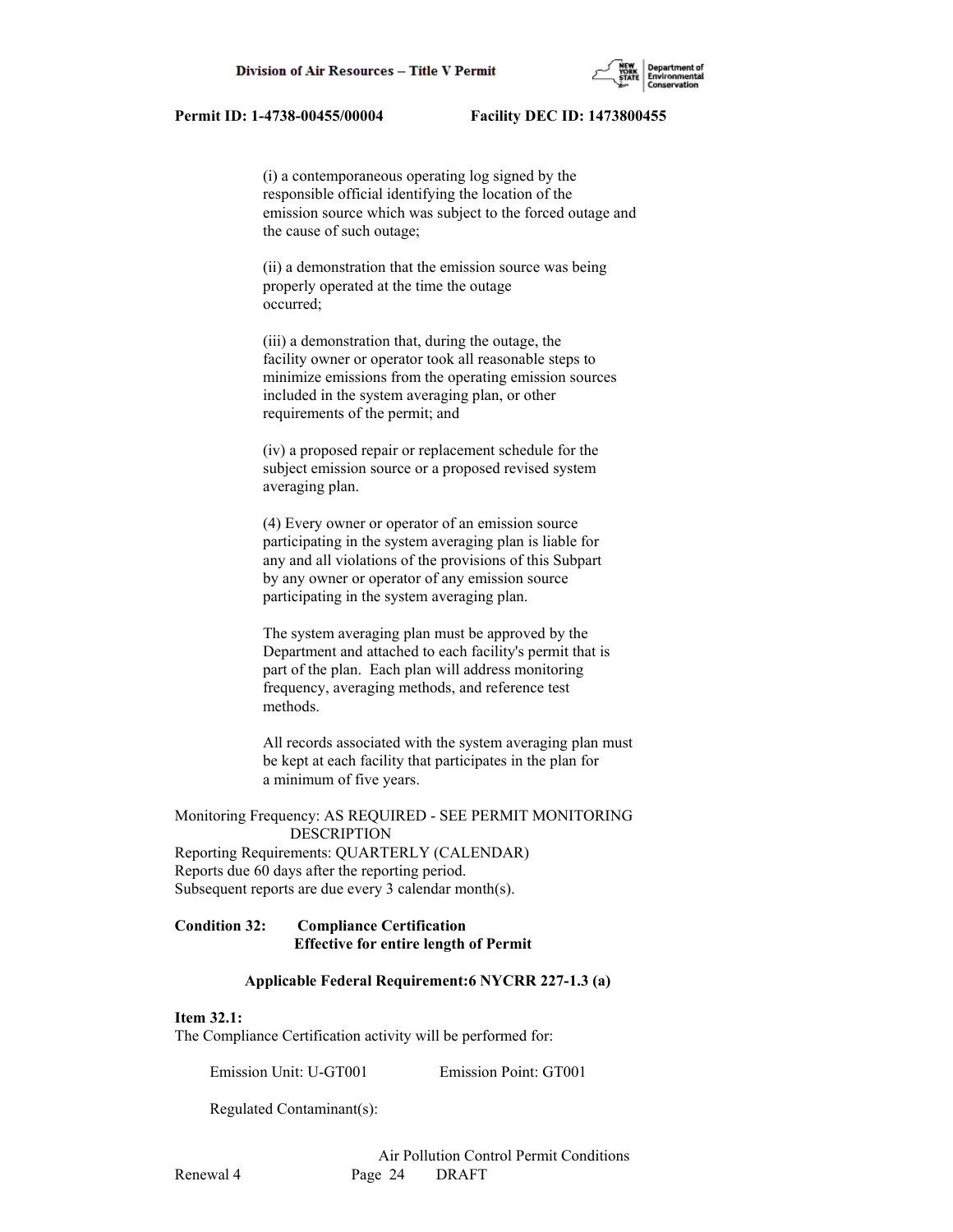

# CAS No: 0NY075-00-0 PARTICULATES

# **Item 32.2:**

Compliance Certification shall include the following monitoring:

Monitoring Type: INTERMITTENT EMISSION TESTING Monitoring Description:

> The owner or operator of a stationary combustion installation shall submit a compliance test protocol to the Department for approval at least 30 days prior to conducting compliance testing of the 0.1 lb/mmBtu particulate matter standard. The owner or operator shall submit the results to the Department for approval within 60 days of the conclusion of compliance testing. Testing shall be conducted once per term of the permit. All records associated with the testing shall be maintained on site or at a Department approved alternative location for a minimum of five years.

Parameter Monitored: PARTICULATES Upper Permit Limit: 0.1 pounds per million Btus Reference Test Method: 40 CFR 60, Appendix A, Method 5 Monitoring Frequency: ONCE DURING THE TERM OF THE PERMIT Averaging Method: 1-HOUR AVERAGE Reporting Requirements: ANNUALLY (CALENDAR) Reports due 60 days after the reporting period. Subsequent reports are due every 12 calendar month(s).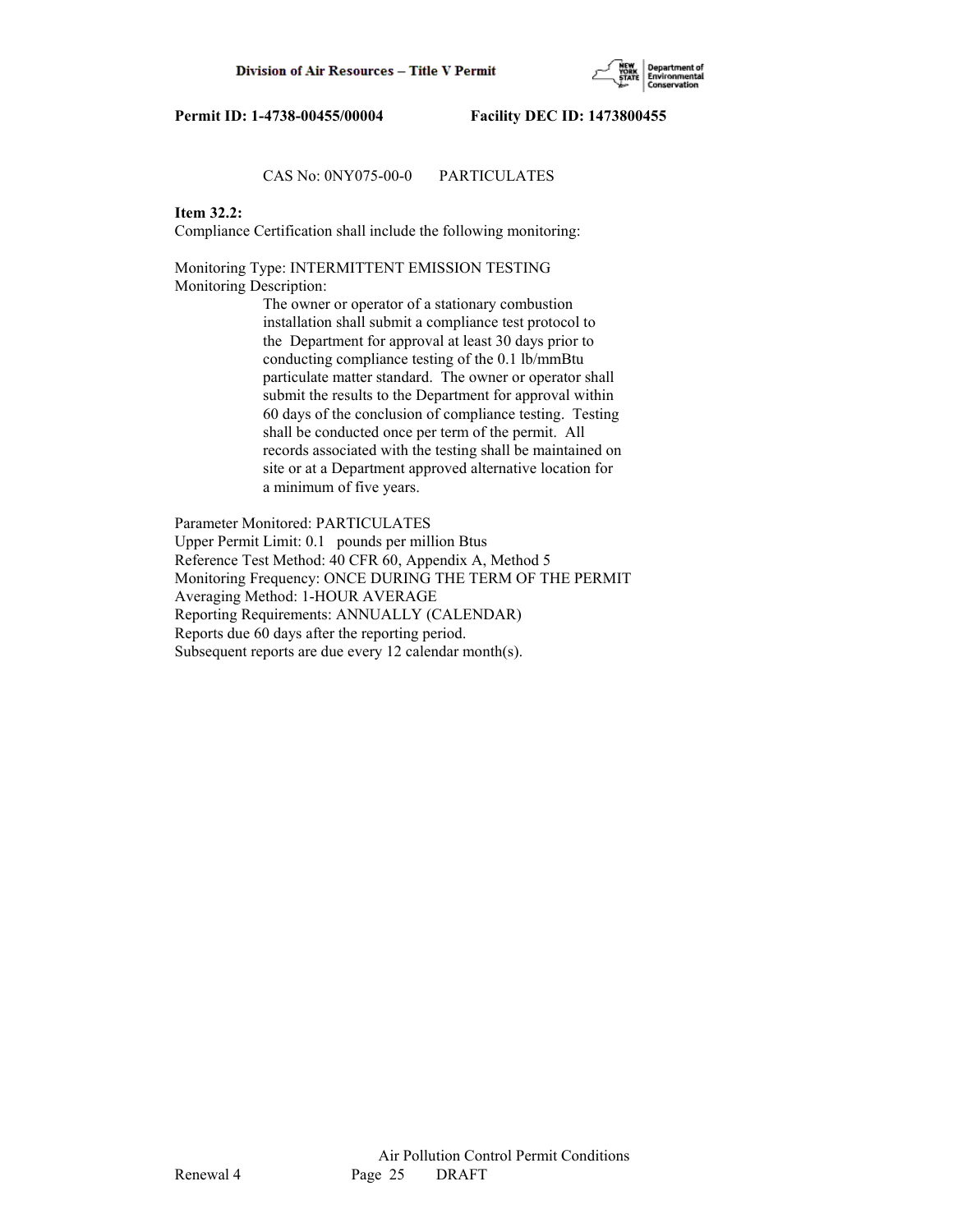

# **STATE ONLY ENFORCEABLE CONDITIONS \*\*\*\* Facility Level \*\*\*\***

 **NOTIFICATION OF GENERAL PERMITTEE OBLIGATIONS This section contains terms and conditions which are not federally enforceable. Permittees may also have other obligations under regulations of general applicability**

## **Item A: Emergency Defense - 6 NYCRR 201-1.5**

 An emergency, as defined in 6 NYCRR subpart 201-2, constitutes an affirmative defense to penalties sought in an enforcement action brought by the department for noncompliance with emissions limitations or permit conditions for all facilities in New York State.

 (a) The affirmative defense of emergency shall demonstrate, through properly signed, contemporaneous operating logs, or other relevant evidence that:

 (1) an emergency occurred and that the facility owner or operator can identify the cause(s) of the emergency;

 (2) the equipment at the facility was being properly operated and maintained;

 (3) during the period of the emergency the facility owner or operator took all reasonable steps to minimize the levels of emissions that exceeded the emission standards, or other requirements in the permit; and

 (4) the facility owner or operator notified the department within two working days after the event occurred. This notice must contain a description of the emergency, any steps taken to mitigate emissions, and any corrective actions taken.

 (b) In any enforcement proceeding, the facility owner or operator seeking to establish the occurrence of an emergency has the burden of proof.

 (c) This provision is in addition to any emergency or malfunction provision contained in any applicable requirement.

Item B: **General Provisions for State Enforceable Permit Terms and Condition - 6 NYCRR Part 201-5** Any person who owns and/or operates stationary sources shall operate and maintain all emission units and any required emission control devices in compliance with all

> applicable Parts of this Chapter and existing laws, and shall operate the facility in accordance with all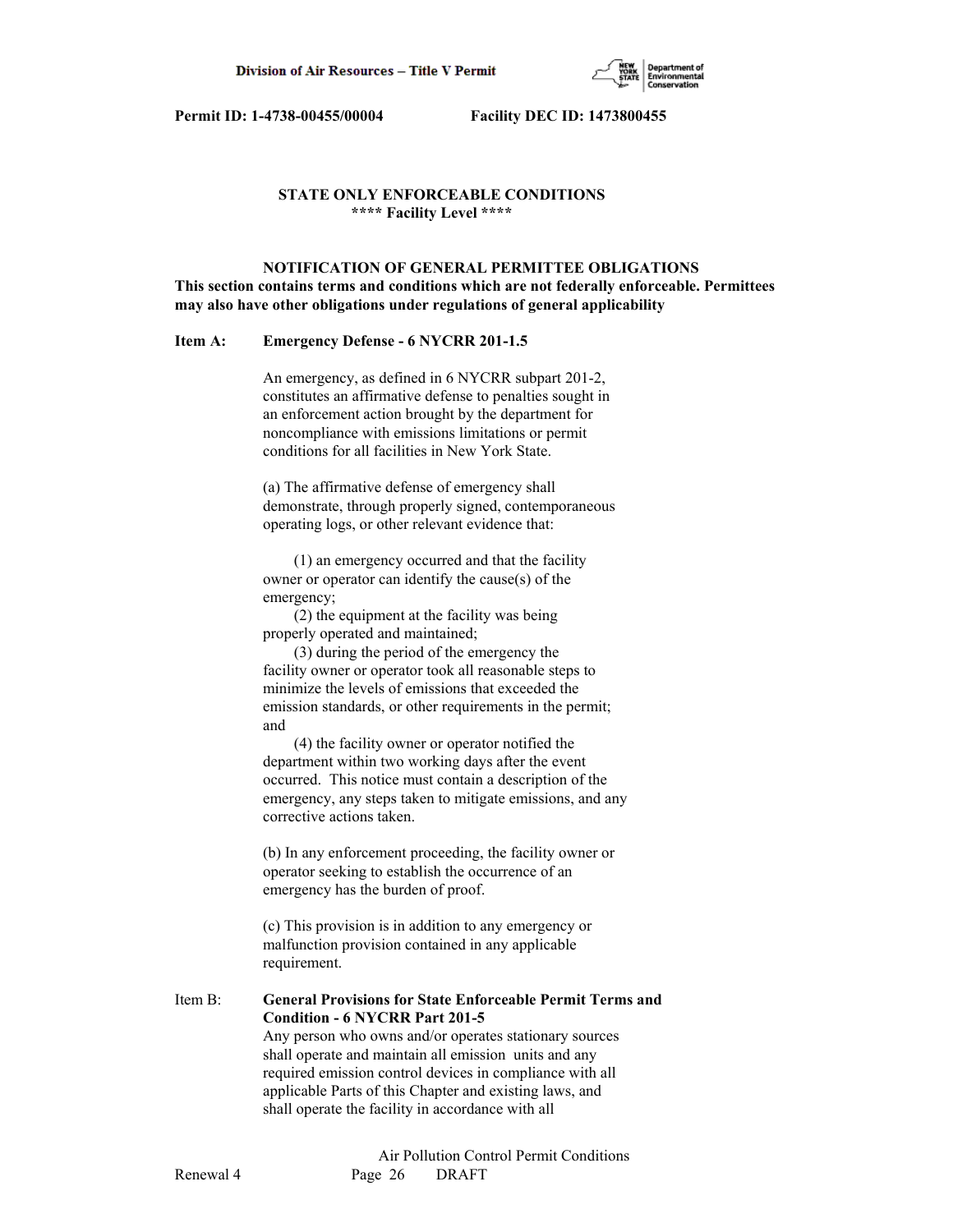

 criteria, emission limits, terms, conditions, and standards in this permit. Failure of such person to properly operate and maintain the effectiveness of such emission units and emission control devices may be sufficient reason for the Department to revoke or deny a permit.

 The owner or operator of the permitted facility must maintain all required records on-site for a period of five years and make them available to representatives of the Department upon request. Department representatives must be granted access to any facility regulated by this Subpart, during normal operating hours, for the purpose of determining compliance with this and any other state and federal air pollution control requirements, regulations or law.

## **STATE ONLY APPLICABLE REQUIREMENTS**

# **The following conditions are state applicable requirements and are not subject to compliance certification requirements unless otherwise noted or required under 6 NYCRR Part 201.**

**Condition 33: Contaminant List Effective for entire length of Permit**

#### **Applicable State Requirement:ECL 19-0301**

#### **Item 33.1:**

Emissions of the following contaminants are subject to contaminant specific requirements in this permit(emission limits, control requirements or compliance monitoring conditions).

> CAS No: 0NY075-00-0 Name: PARTICULATES

 CAS No: 0NY210-00-0 Name: OXIDES OF NITROGEN

# **Condition 34: Malfunctions and Start-up/Shutdown Activities Effective for entire length of Permit**

#### **Applicable State Requirement:6 NYCRR 201-1.4**

## **Item 34.1:**

(a) The facility owner or operator shall take all necessary and appropriate actions to prevent the emission of air pollutants that result in contravention of any applicable emission standard during periods of start-up, shutdown, or malfunction.

(b) The facility owner or operator shall compile and maintain records of all equipment maintenance and start-up/shutdown activities when they are expected to result in an exceedance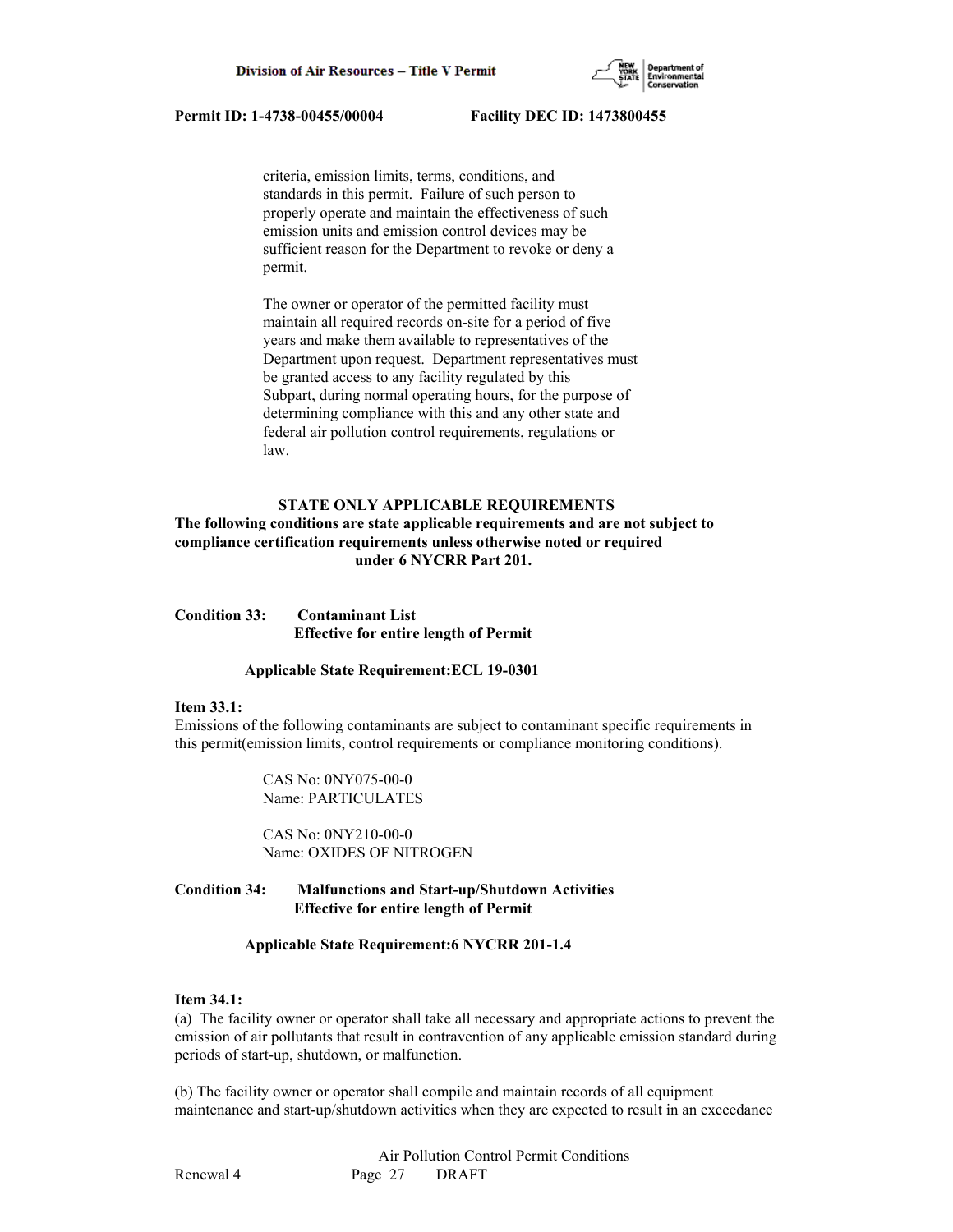

of any applicable emission standard, and shall submit a report of such activities to the department when required by a permit condition or upon request by the department. Such reports shall state whether an exceedence occurred and if it was unavoidable, include the time, frequency and duration of the exceedence, and an estimate of the emission rates of any air contaminants released. Such records shall be maintained for a period of at least five years and made available for review to department representatives upon request. Facility owners or operators subject to continuous monitoring and quarterly reporting requirements need not submit additional reports of exceedences to the department.

(c) In the event that air contaminant emissions exceed any applicable emission standard due to a malfunction, the facility owner or operator shall notify the department as soon as possible during normal working hours, but not later than two working days after becoming aware that the malfunction occurred. In addition, the facility owner or operator shall compile and maintain a record of all malfunctions. Such records shall be maintained at the facility for a period of at least five years and must be made available to the department upon request. When requested by the department, the facility owner or operator shall submit a written report to the department describing the malfunction, the corrective action taken, the air contaminants emitted, and the resulting emission rates and/or opacity.

(d) The department may also require the facility owner or operator to include, in reports described under Subdivisions (b) and (c) of this Section, an estimate of the maximum ground level concentration of each air contaminant emitted and the effect of such emissions.

(e) A violation of any applicable emission standard resulting from start-up, shutdown, or malfunction conditions at a permitted or registered facility may not be subject to an enforcement action by the department and/or penalty if the department determines, in its sole discretion, that such a violation was unavoidable. The actions and recordkeeping and reporting requirements listed above must be adhered to in such circumstances.

# **Condition 35: CLCPA Applicability Effective for entire length of Permit**

## **Applicable State Requirement:6 NYCRR 201-6.5 (a)**

## **Item 35.1:**

Pursuant to The New York State Climate Leadership and Community Protection Act (CLCPA) and Article 75 of the Environmental Conservation Law, emission sources shall comply with regulations to be promulgated by the Department to ensure that by 2030 statewide greenhouse gas emissions are reduced by 40% of 1990 levels, and by 2050 statewide greenhouse gas emissions are reduced by 85% of 1990 levels.